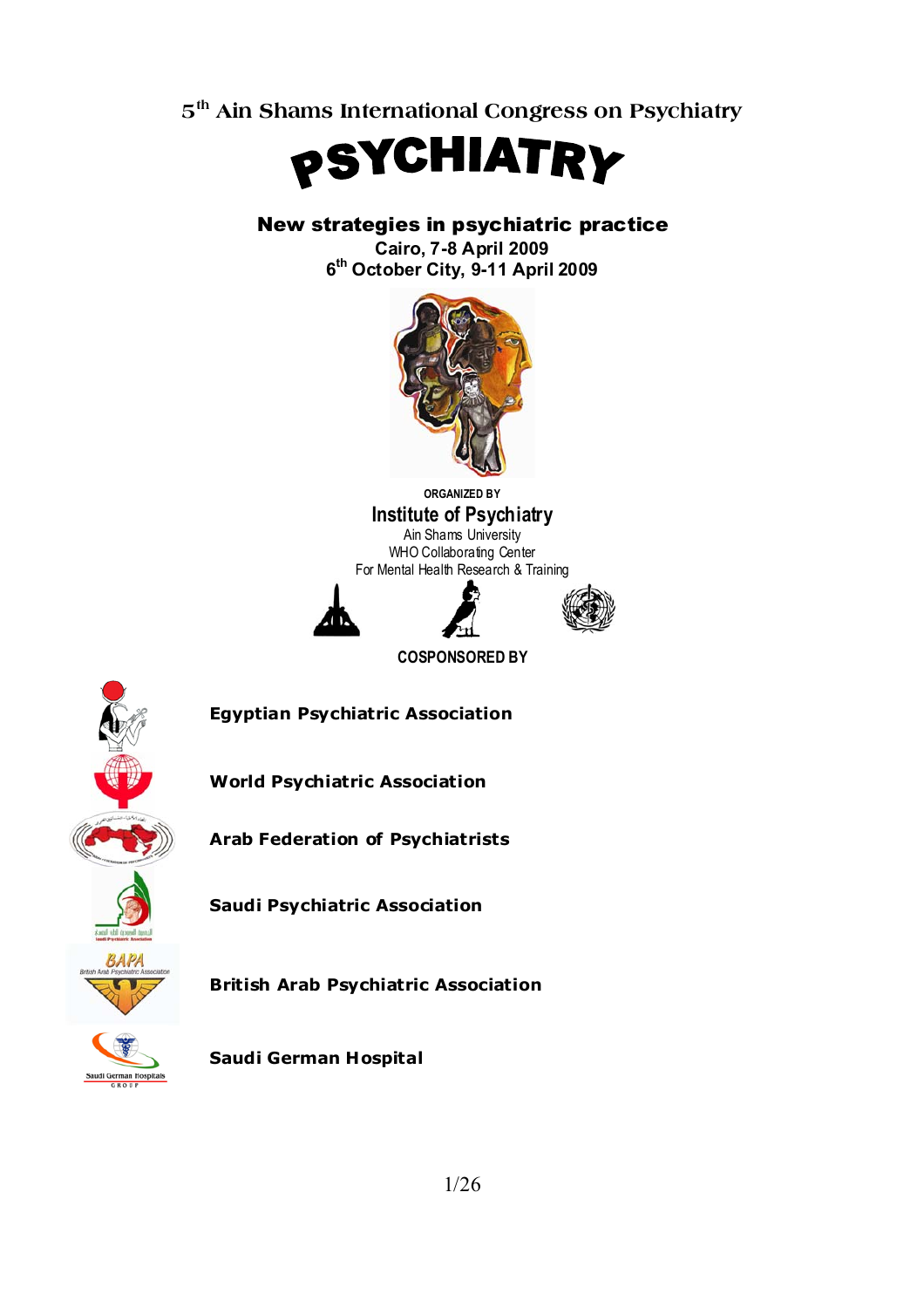### **TABLE OF CONTENTS**

- Invitation
- Congress committees
- General information
- Welcome to Cairo and  $6<sup>th</sup>$  October city
- Contact us
- Congress venues
- Scientific activities and call for papers
- Registration Accommodation
- Cultural social program and entertainment
- Fellowship, awards and accreditation
- Exhibition
- Services on site
- Important deadline
- Acknowledgment
- Forms
	- **(A) Abstract submission**
	- **(R) Registration accommodation package form**
	- **(T) Application form for Workshops and Training Courses at Cairo (SOON)**
	- **(E) Application for exhibition and other industry supported activities**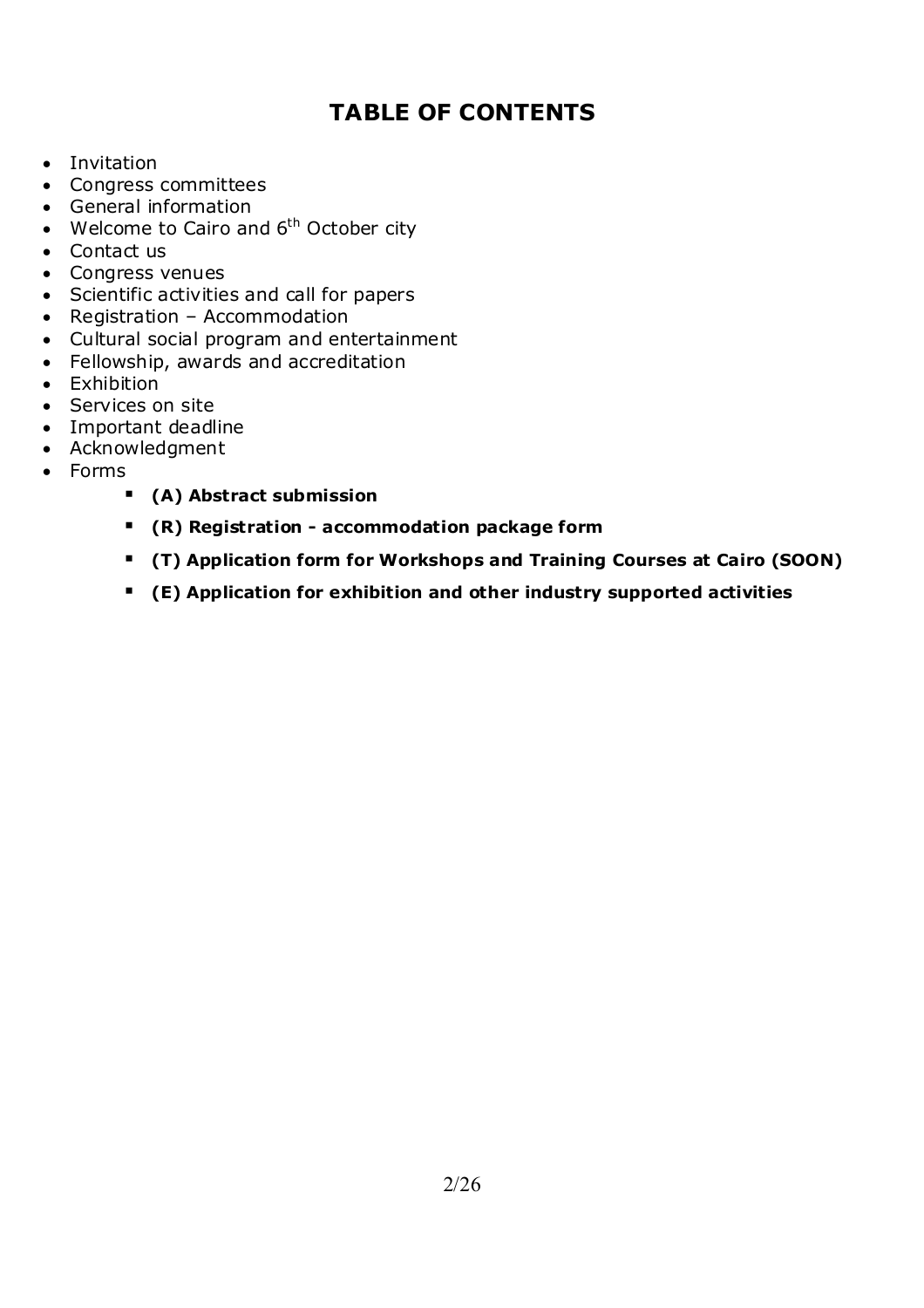### **INVITATION**

### *Dear colleagues*

 On behalf of the congress committees, it is a pleasure to announce that the 5th Ain Shams International Congress on psychiatry will be held in **Cairo on 7-8 April 2009 and in 6<sup>th</sup> October City, 9-11 April 2009** with the theme of:

### **New strategies in psychiatric practice**

 You are invited to participate in this event; we believe that it will be an exceptional intellectual and cultural experience.

We shall spare no effort in making your participation scientifically rewarding and meaningful.

 Make your plans and arrangements now to be a part of this hallmark scientific event. *Looking to seeing you soon,* 

### **Congress Honorary President Congress President**

Dean Faculty of Medicine Ain Shams University

**Prof. Ahmed Nassar Community Prof. Mohamed Ghanem** Professor & Chair of the Institute of Psychiatry, Ain Shams University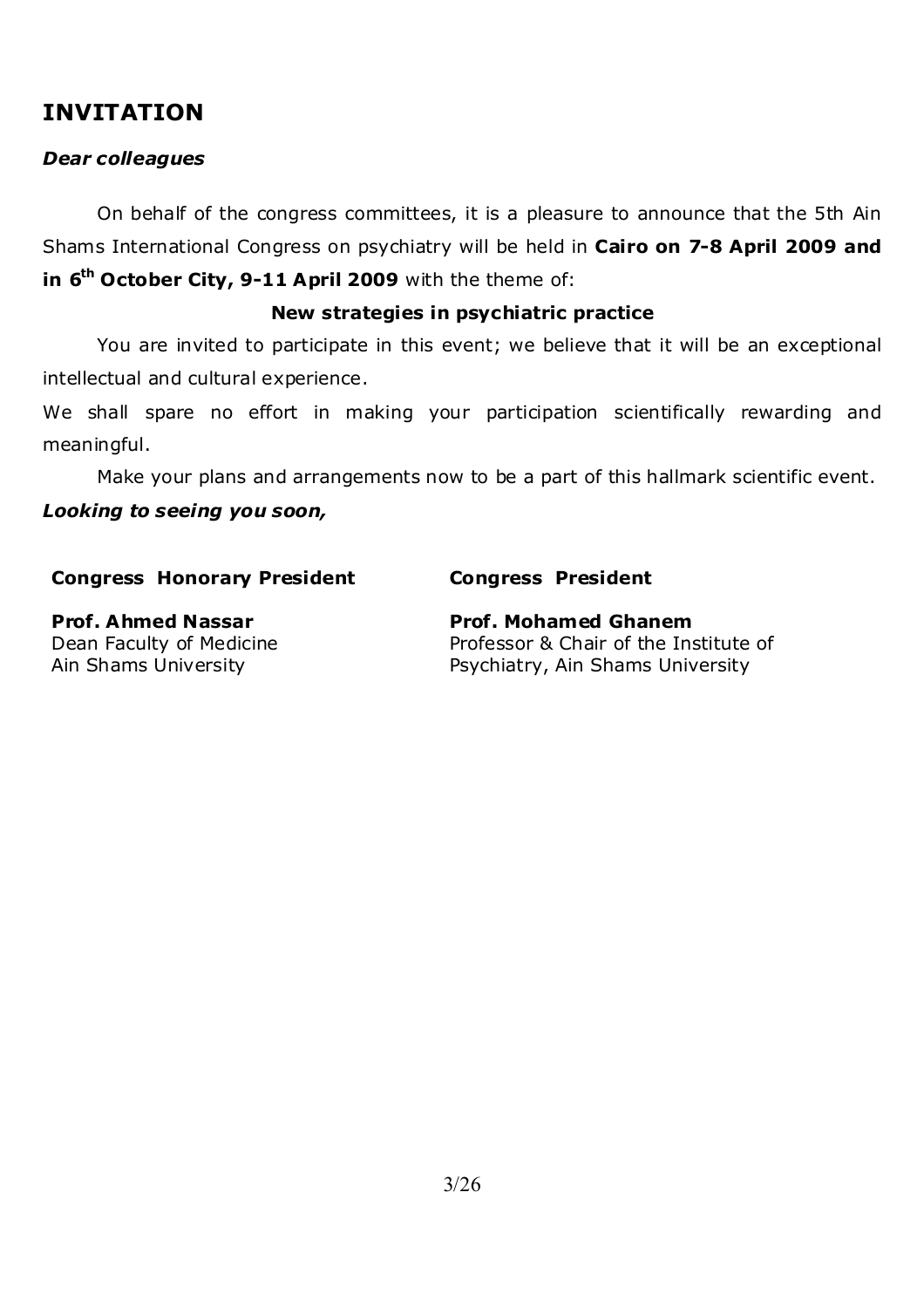### **THE MEETING IS ORGANIZING UNDER THE PATRONAGE OF**

His Excellency *Prof. Hani Helal*  The Minister of High Education and Scientific Research

His Excellency *Prof. Ahmed Zaki Bader*  President of Ain Shams University

Honorary Presidents *Prof. Ahmed Nassar*  Dean Faculty of Medicine, Ain Shams University

### *Prof. Ahmed Okasha*

IPP World Psychiatric Association President, Egyptian Psychiatric Association Honorary President of the Institute of Psychiatry

### *Prof. Mostafa Kamel Ismail*

Chair of the Continuous Professional Development Committee Honorary Chair, Institute of Psychiatry

### Congress president *Prof. Mohamed Ghanem*  Chair of the Institute of Psychiatry

Ain Shams University

### Chair Congress Committees

### *Prof. Afaf Hamed Khalil*

Professor of Psychiatry, Ain Shams University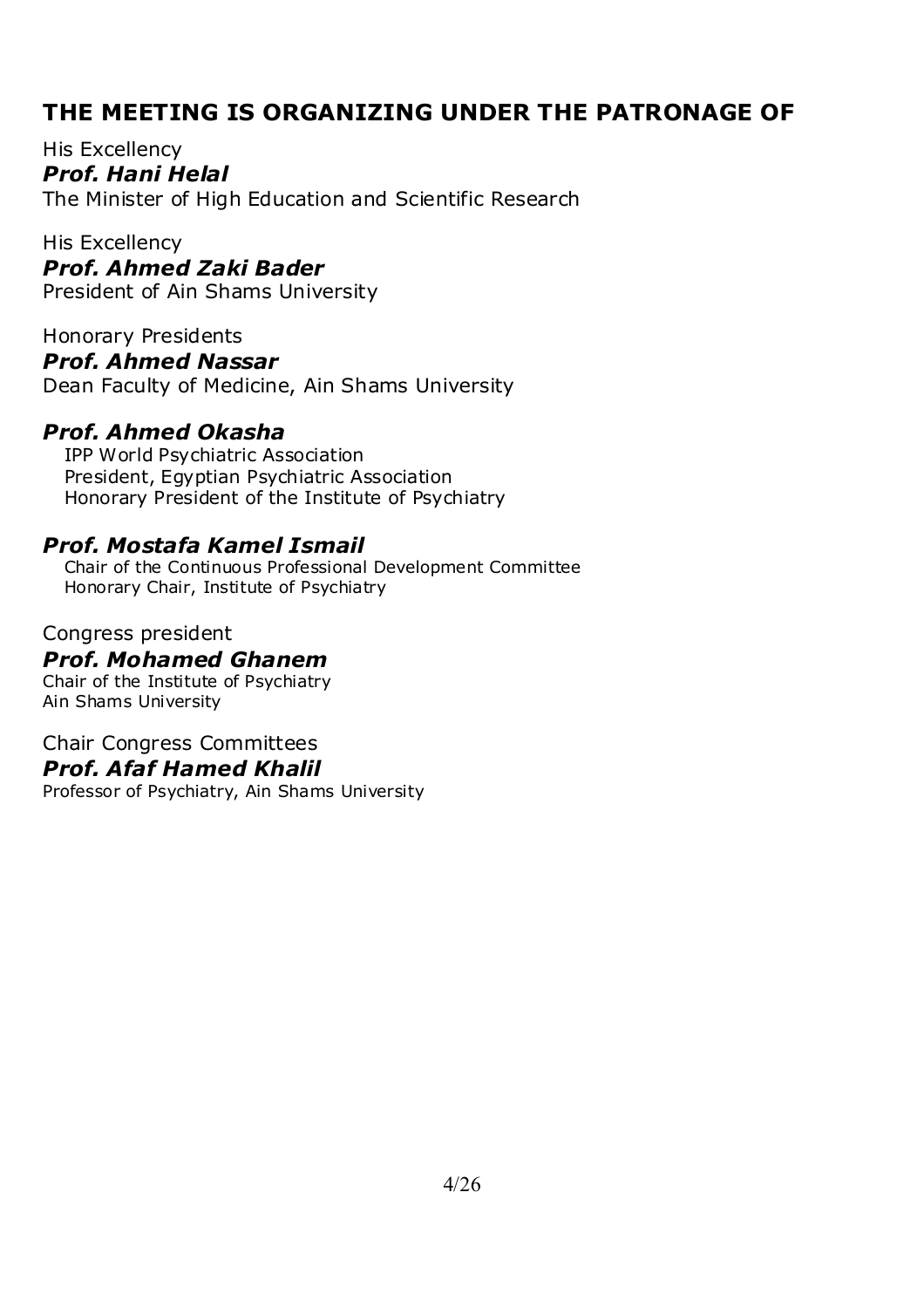### **AIN SHAMS UNIVERSITY HONORARY COMMITTEE**

### **AIN SHAMS UNIVERSITY COUNCIL**

Vice President for Postgraduate Studies and Research **Prof. Mahmoud Al Tayeb Nasser** 

Vice President for Undergraduate Studies **Prof. Atef Al Awam** 

Vice President for Community Affairs **Prof. Gamal Sami** 

### **FACULTY OF MEDICINE COUNCIL**

Vice Dean for Postgraduate Studies and Research **Prof. Mohamed Ossama Abdelghani** 

Vice Dean for Undergraduate Studies **Prof. Taher Mohamed Farid** 

Vice Dean for Community Affairs **Prof. Hussain Bushnak** 

General Director of Ain Shams University Hospitals **Prof. Mohamed Maged Mohamed Al Deeb**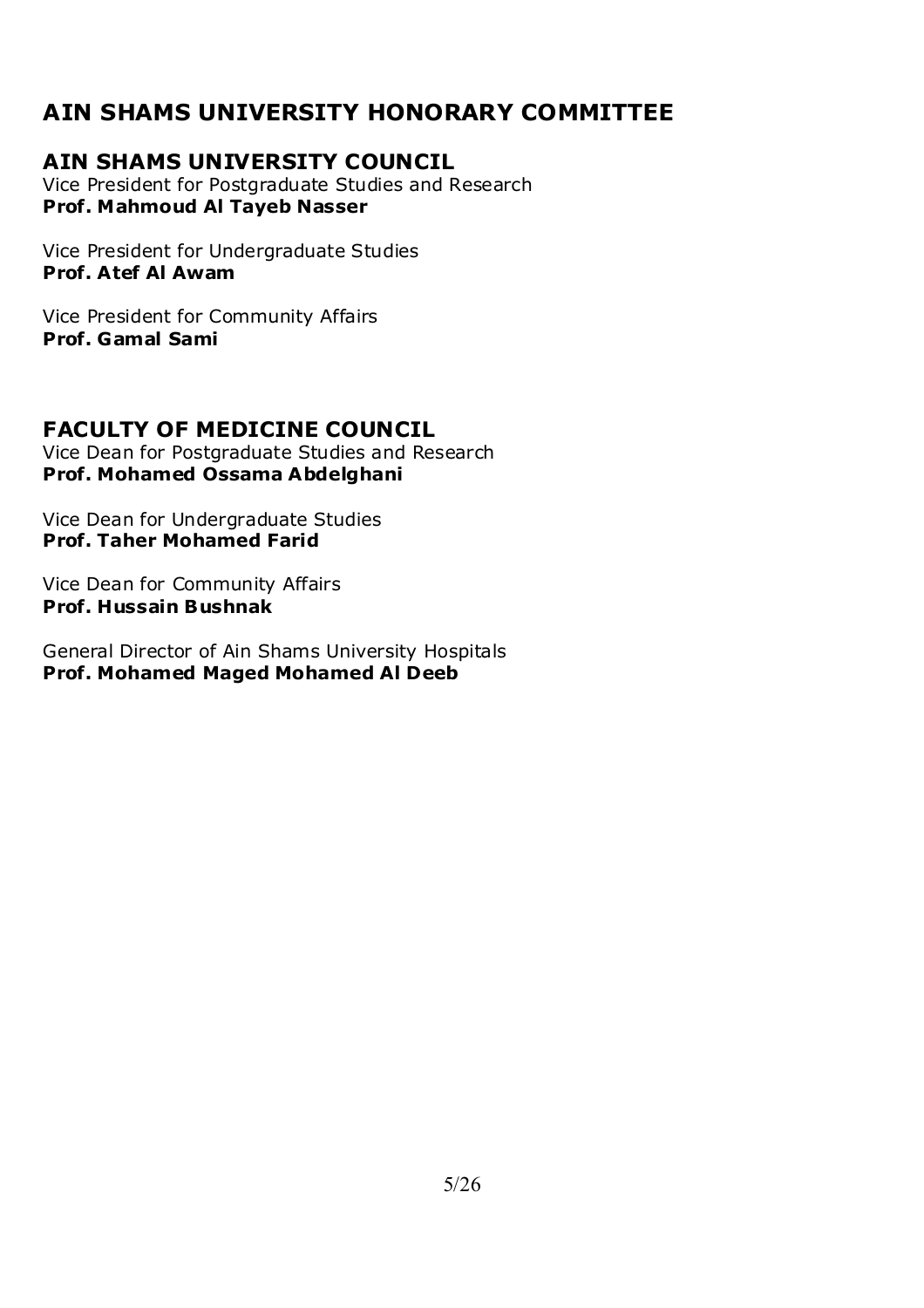### *Department of Neuro-Psychiatry PSYCHIATRIC UNIT HONORARY COMMITTEE*

### *Prof. Zeinab Bishry*

Chair of the Child Psychiatry Research Unit, Institute of Psychiatry

### *Prof. Farouk Lotaeif*

Chair of the Sociocultural Research Unit, Institute of Psychiatry

### *Prof. Abdel-Moneim Ashour*

Chair of the Psycho-Geriatric Research Unit, Institute of Psychiatry

### *NEUROLOGY UNIT HONORARY COMMITTEE*

### *Prof. Youssef Abou Zeid*

Professor of Neurology, Faculty of Medicine, Ain Shams University

### *Prof. Samiha Abdel Moneim*

Professor of Neurology, Faculty of Medicine, Ain Shams University

### *Prof. Anwar El Atrebi*

Professor of Neurology, Faculty of Medicine, Ain Shams University

### *Prof. Amira Zaki*

Chair of the Neuropsychiatry Department, Faculty of Medicine, Ain Shams University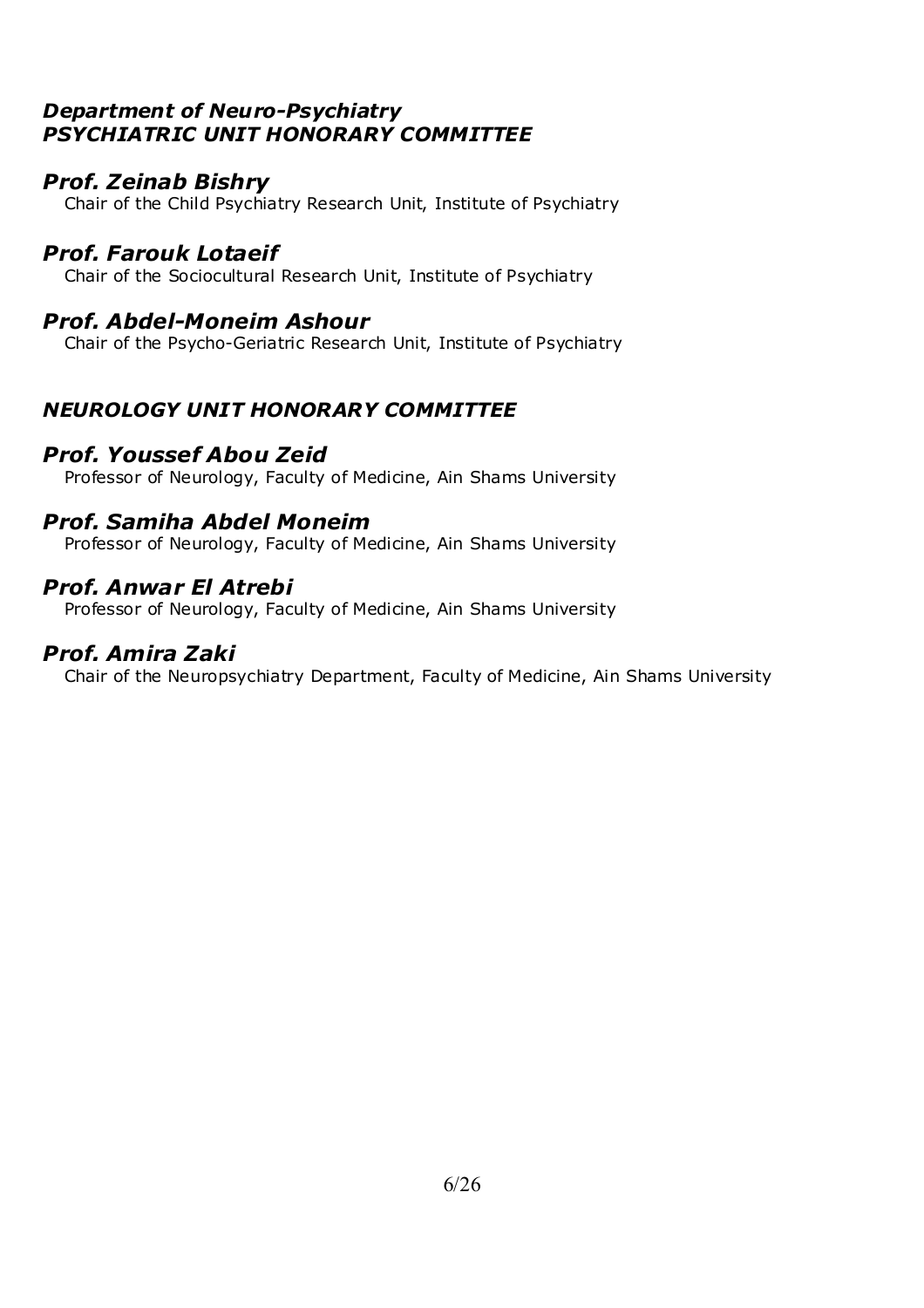### **NATIONAL AND INTERNATIONAL HONORARY COMMITTEES**



### **Egyptian Psychiatric Association**

#### *President* Prof. Ahmed Okasha **Vice President**  Prof. Hussein Morsy **Executive Board**  Prof. Ahmed Abdel Latief Prof. Mom taz Abdel Wahab Prof. Ahmed Shawky Al Aqabawy **Prof. Moustafa Fahmi** Prof. Aref Khoaeld **Prof. Said Abdel Azim**<br>Prof. Emad Hamdy Ghoz **Prof. Said Abdel Azim** Prof. Emad Hamdy Ghoz **Prof. Tarek Asaad**<br>Prof. Tamail Youssef Prof. Ismail Youssef

**Secretary General** Prof. Moustafa Shaheen

Prof. Mohamed Ghanem extending the Prof. Yoursy Abdel Mohsen



### **World Psychiatric Association**

**President** Prof. Mario Maj (Italy) **President elect**  Prof. Pedro Ruiz (USA) **Secretary for Finance**  Prof. Tsuyoshi Akiyama (Japan) **Secretary for Education:**  Prof. Allan Tasman (USA) **Secretary for Sections:**  Prof. Miguel R. Jorge (Brasil)

**Secretary General**  Prof. Levent Kuey (Turkey) **Secretary for Meetings**  Prof. Tarek Okasha (Egypt) **Secretary for Publications**  Prof. Helen Herman (Australia) **Zonal Representative**  Prof. Driss Moussawi (Morroco)

### **Arab Federation of Psychiatrists**

#### *President* Prof. Ahmed Okasha (Egypt)

**Secretary General** Prof. Abdel Razak Al Hamad (Saudi Arabia) **Executive Board**  Prof. Abdallah Abdel Rahman (Sudan) Prof.Mom taz Abdel Wahab (Egypt) Prof. Abdallah El Sheary (Yemen) Prof. Mostafa Shaheen (Egypt) Prof. Adnan Takriti (Jordan) Prof. Mohamed Rashed Lafta (Iraq) Prof. Aly El Roai (Libya) Prof. Saida Douki (Tunis) Prof. Elie Karam (Lebanon) entitled a prof. Tarek Asaad (Egypt) Prof. Essedik Jeddi (Tunis) Prof. Tarek El Habib (Saudi Arabia)



#### **Saudi Psychiatric Association**

*President* Prof. Mahdi Said Abou Madini **Vice President**  Prof. Mohamed Shawoosh **Executive Board**  Prof. Abdulah Al Hazloul **Prof. Mona Al Sawaf** Prof. Ahmed Hafiz **Prof. Mona Al Sihati**<br>Prof. Mohamed T. El-Gendi Prof. Sheikh Edris A.

**Secretary General**  Prof. Khaled Bazid

Prof. Sheikh Edris A. Rahman



#### **British Arab Psychiatric Association**

**Secretary: Dr Mamdouh EL-Adl**  Consultant Psychiatrist, Northampton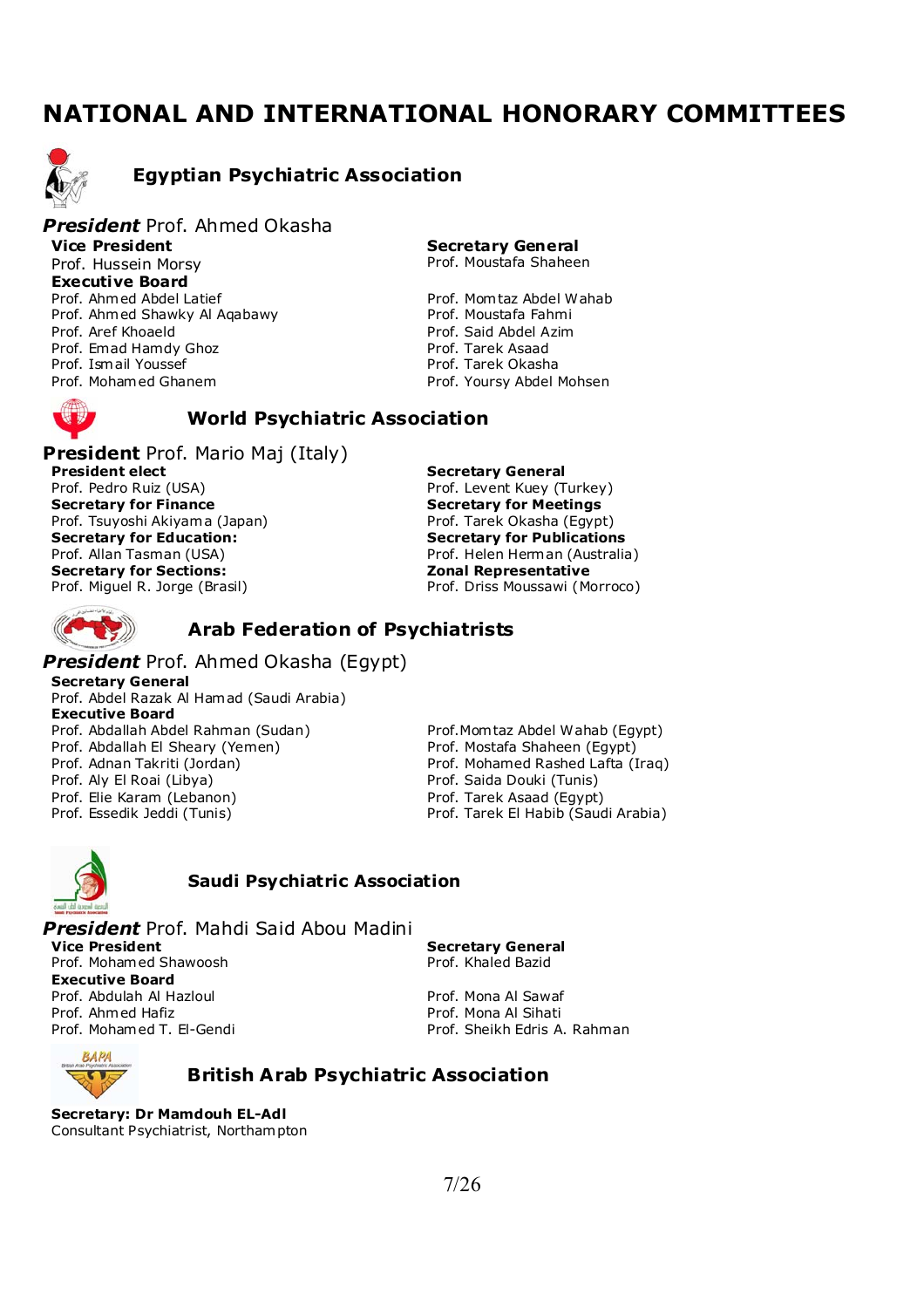

### **Saudi German Group & Batterjee Medical College**

*Academia Affairs* **Dean of Batterjee Medical College Prof. Khaled Batterjee** 

**Congress Coordinators Head of Psychiatry Department Dr. Mohamed khaled Congress councellar Dr. Amira Nassib**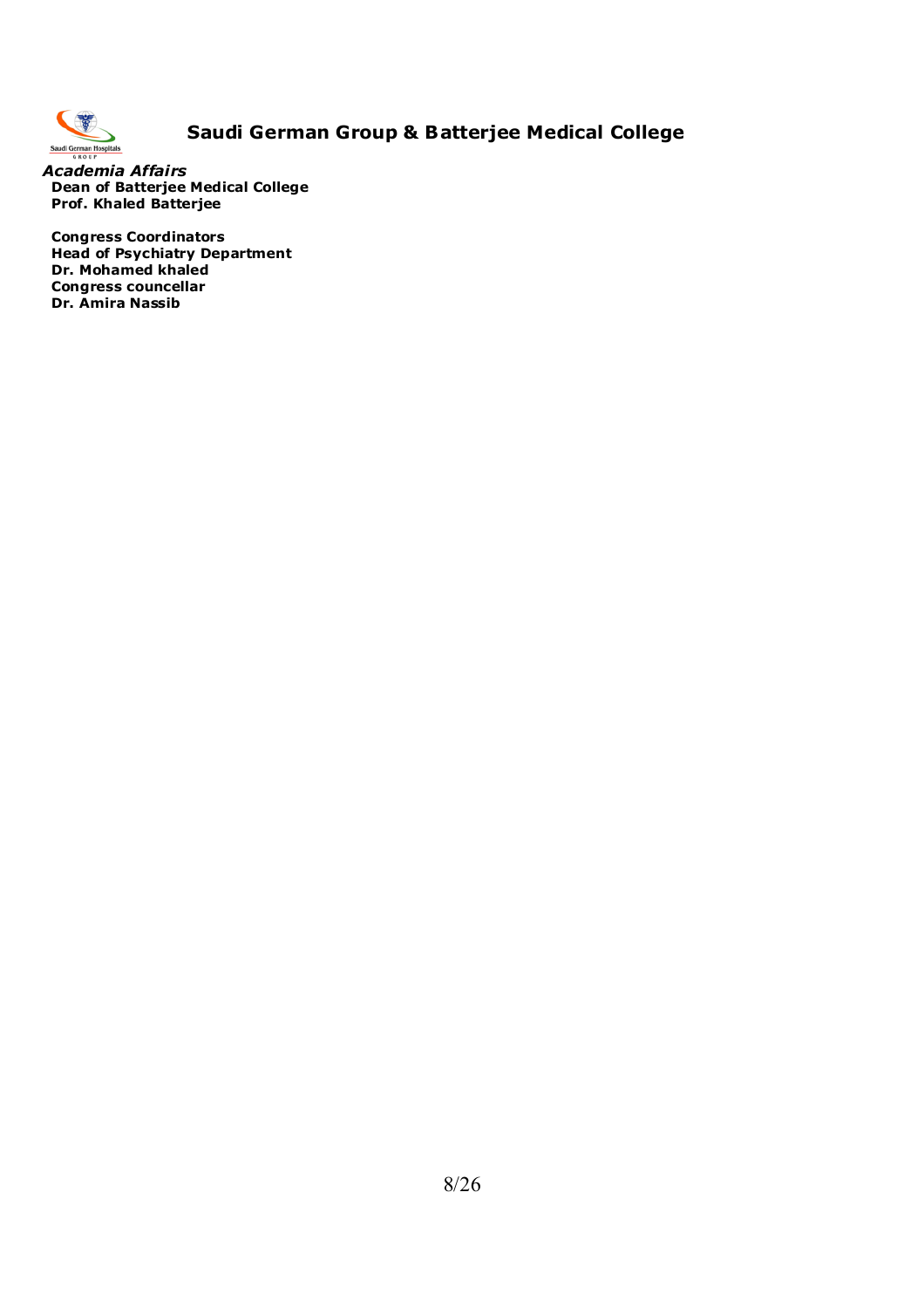### **ADVISORY COUNCIL**

#### **Ain Shams University**

Prof. Mohamed Refaat El-Fiky Prof. Naglaa El-Mahalawy Prof. Safia Effat Prof. Ahmed Saad Prof. Alaa Soliman Prof. Mona Mansour

#### **Cairo University**

Prof. Mahmoud S. Abdel Gawad Prof. Yahia El-Rakhawy Prof. Samia Abdel Rahaman Prof. Sanaa Ahmed Prof. Fatma Moussa Prof. Magdi Arafa Prof. Lamis Al Rai Prof. Tarek Abdel-Gawad

#### **Al-Azhar University**

Prof. Adel Medani Prof. Khadiga Ragheb Prof. Mahmoud Hamuda Prof. Hashem Bahary

#### **Alexandria University**

Prof. Adel El Sheshai Prof. Seham Rashed Prof. Hoda Salama Dr. Tarek Molokhia

#### **Tanta University**

Prof. Abdo El-Dood Prof. El-Sayed Gad Prof. Yousery Alsonousi

#### **Mansoura University**

Prof. Mohamed H. El-Atrouny Prof. Mohamed Khater Prof. Ossama El-Boraey

**Assuit University** 

**Zagazig University** 

Prof. Victor Sami<br>
Prof. Fhsan Fahmi<br>
Prof. Wafaa Hagag

#### **Monofiya University Menia University**  Prof. Mohamed Elwan Prof. Refaat Mahfouz

**Ministry of Health Army Hospitals** Prof. Nasser Loza Prof. Hussain Morsy

Prof. Hamdi El-Tellawy Prof. Mohamed Hadhoud

Prof. Mounir Fawzy Prof. Abdel-Shafi Khashaba

# **Banha University Suez Canal University**

Prof. Wafaa Hagag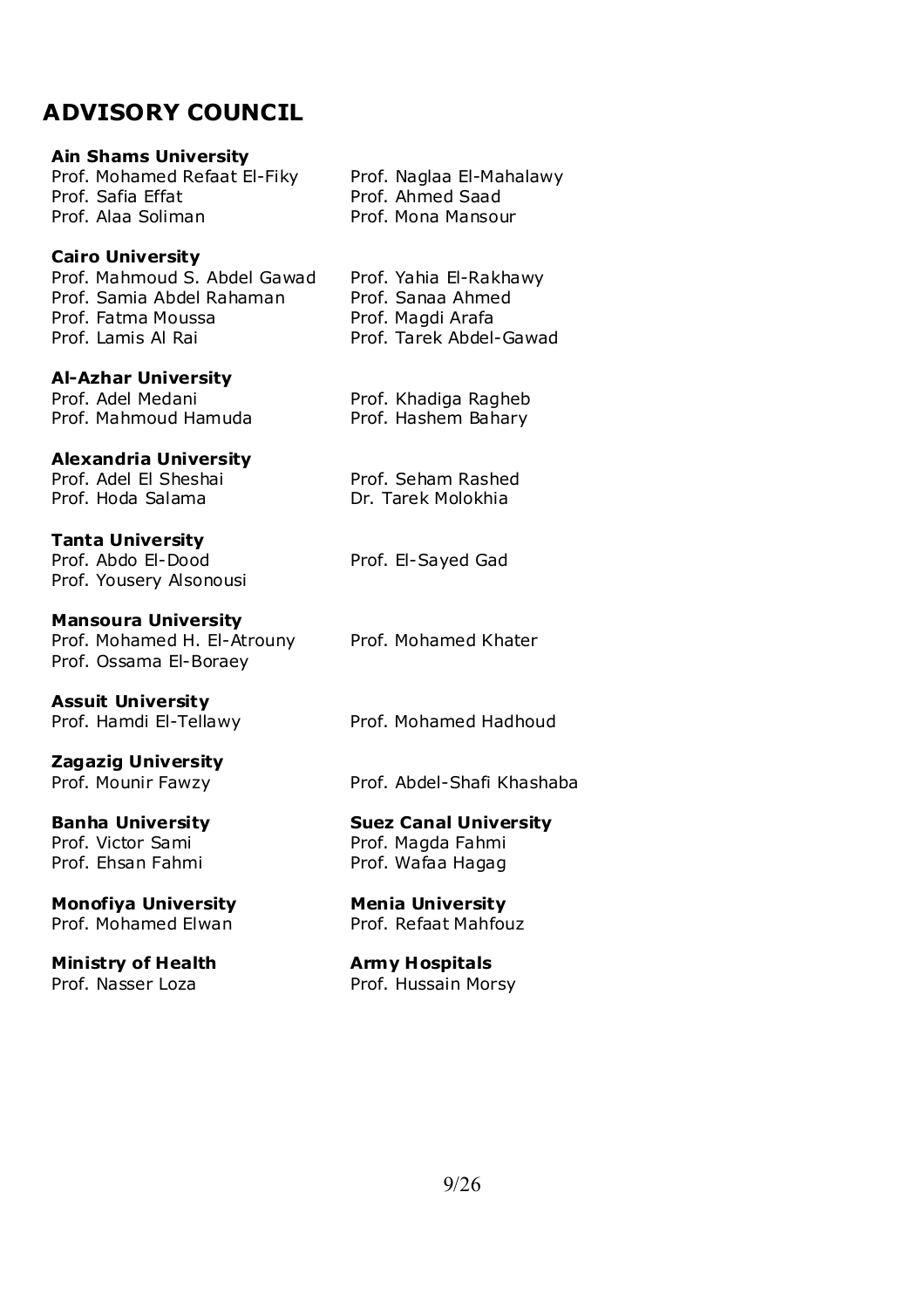### **CONGRESS COMMITTEES**

**Scientific Committee Committee** *Committee* **Organizing Committee Chair:** Prof. Tarek Asaad **Chair:** Prof. Abdel Naser Omar **Co- Chair** Prof. Nahla Nagi **Co- Chair** Dr. Mohamed Fekry **Members Members**  Dr. Abber Mahmoud Dr. Marwa Soultan Dr. Nivert Zaki Dr. Sohaer El Ghonamy Dr. Hisham Sadek Dr. Marwa Abdel Magied Dr. Doaa Hamed Dr. Dalia Hegazy **WPA Representative Publications** Prof. Tarek Okasha **Chair:** Prof. Aida Seif El Dawla **Program Committee Co- Chair** Prof. Hisham Ramy **Chair** Prof. Amany Haroun **Cultural and Social Committee Co-Chair** Dr. Iman A. Elalaa **Chairs Congress Coordinators Constanting Congress Coordinators Prof. Heba Essawi** Dr. Ahmed El Missiry (UK) Dr. Suzan El Kholy Dr. Yasser Abdel Razek (KSA) **Co-Chairs**  Dr. Moatz Ragheb (USA) Dr. Afaf Mohamed Dr. Hanan Hussein (Gulf) Dr. Heba El Shahawy **Administrative Committee Chair:** Ehab Abdel Magid lofty Director of Ain Shams Training & Educational Enhancement Center **Program Coordinators and Precongress students Activities**<br>
Coming SOON Coming SOON **Administration Computer Designer**  Mrs. Samia Mohamed Mr. Amr Hassanein **Mass Media Committee Line Computer Team Computer Team** Mrs. Amal El Komy Mr. Mohamed A. Hameed Mrs. Amina Husien Mrs. Nagla Farouk Mrs. Niven Farouk Mrs. Hala Talat **Press** Secretary Mr. Mohamed A. Latief Mrs. Iman Khairy **Technical Team 1988** Mrs. Nana Z. Abdeen

# Coming SOON **Staff**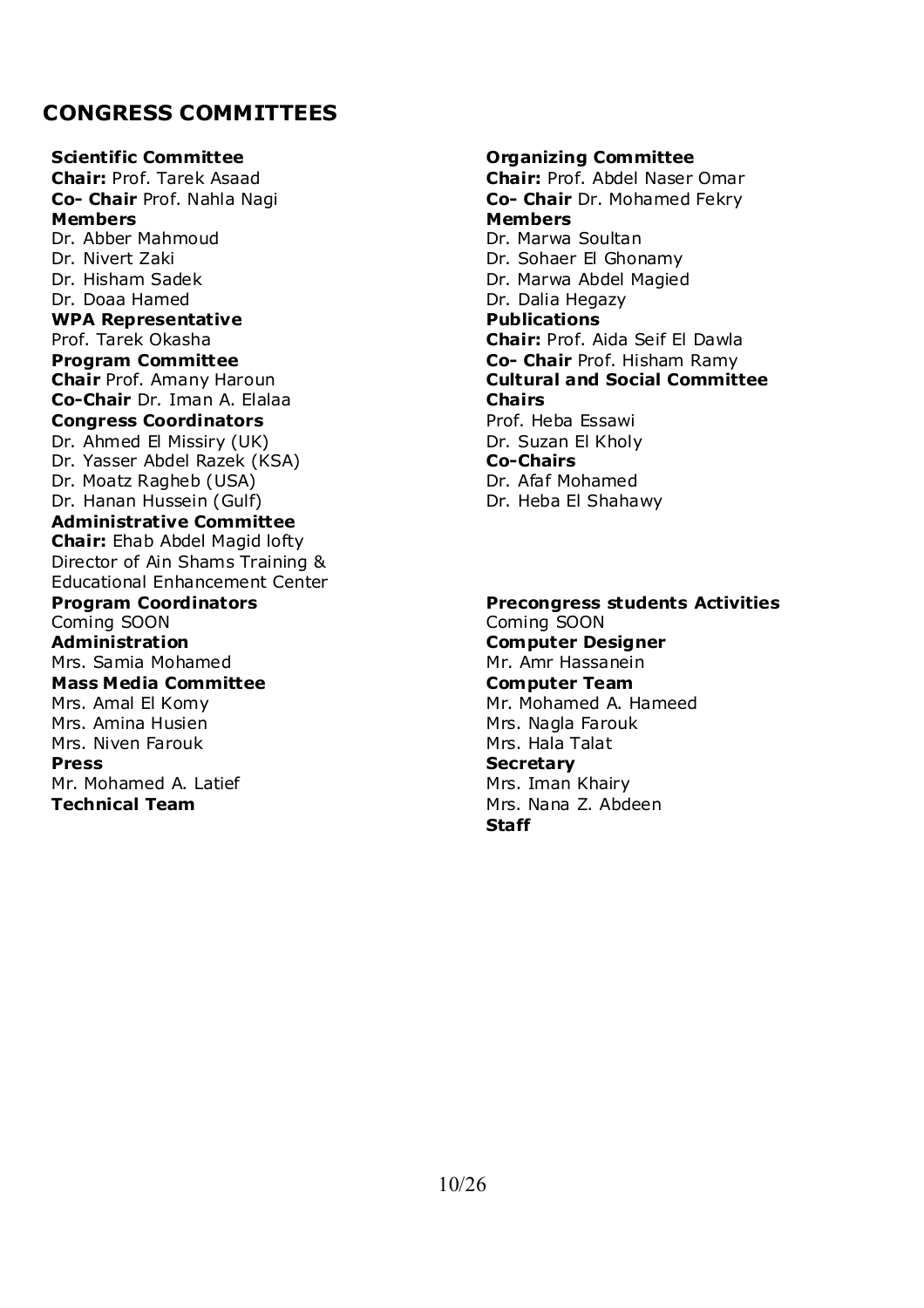### **GENERAL INFORMATION**

### **LANGUAGE**

The official languages of the congress are Arabic and English with no simultaneous translation.

### **CLIMATE**

The average temperature during the congress between-(25°C To 30°C).

### **VISA**

Visa to Egypt is easily and directly issued in Egyptian embassies and consular offices in all countries over the world.

### **CURRENCY**

The Egyptian currency is the Egyptian Pound (L.E.), One US Dollar =  $5.6$  LE (approximately) to date.

### **ELECTRICITY**

220 volts. 50 HZ, AC Wall plugs are the round two prong European type.

### **LETTERS OF INVITATION**

The organizing committee will be delighted to issue a formal letter of invitation for participants. This invitation is intended to facilitate raising funds and obtaining entry visa; it does not entail any financial commitment from part of the congress organizing committee towards the delegates.

### **OFFICIAL CARRIER**

Egypt Air



The official carrier offers a 25% discount on excursion tickets to all conference participants upon a credit letter requested from the organizing committee.

### **OFFICIAL CONGRESS AGENT**

**Servo Egypt Logo**  Tel: (202) 22678336 Fax: (202) 22678338 P.O. Box. 5570 Heliopolis west, Cairo, Egypt Email: servo@servoegypt.com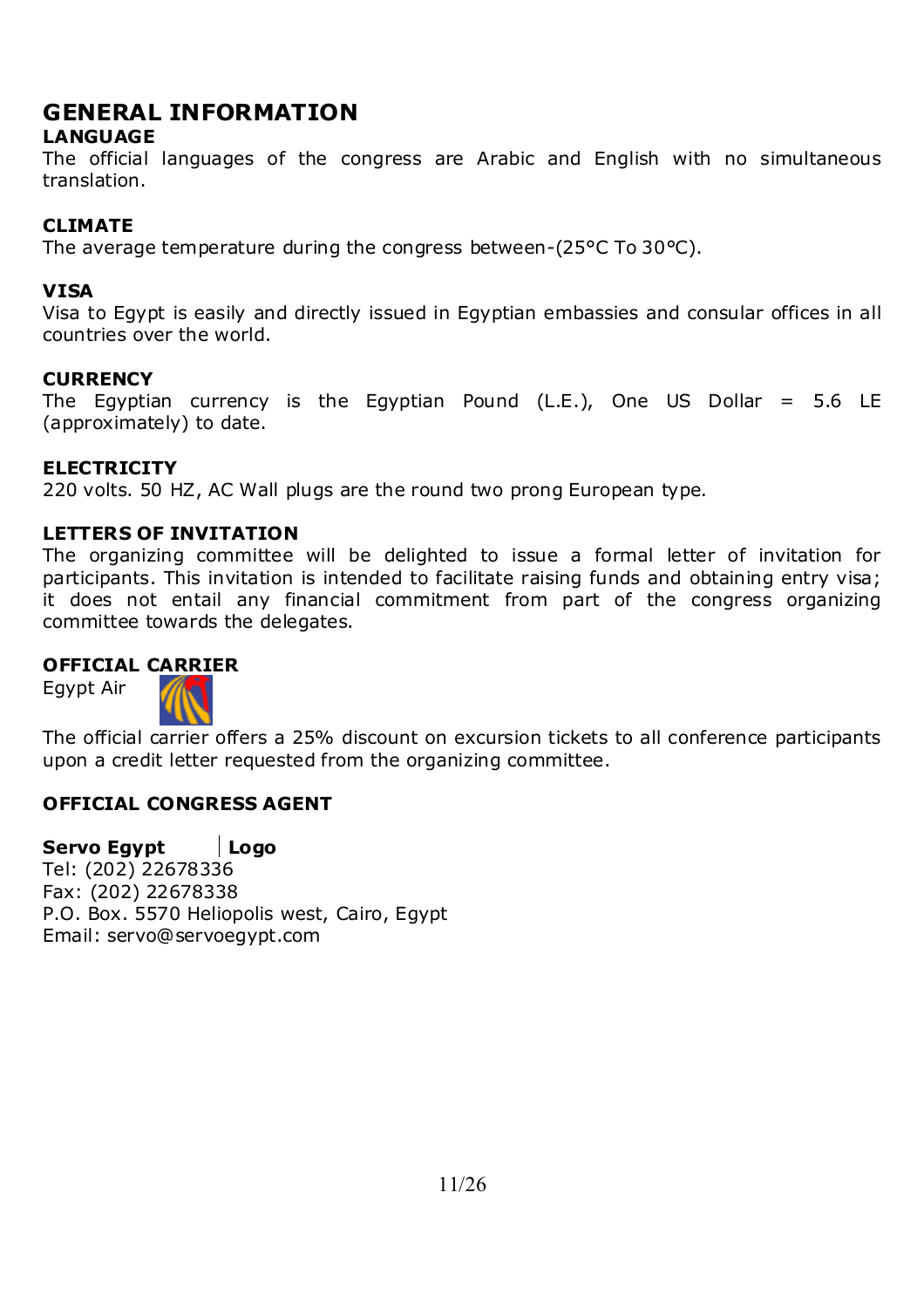### **CONGRESS VENUES, SCIENTIFIC ACTIVITIES AND CALL FOR PAPERS**

**DATE, VENUE** 



**Educational and Training Center, Faculty of Medicine, Ain Shams University http://www.teec.shams.edu.eg/**

**Cairo, 7-8 April 2009 6th October City, 9-11 April 2009**



**Hilton Dream Land**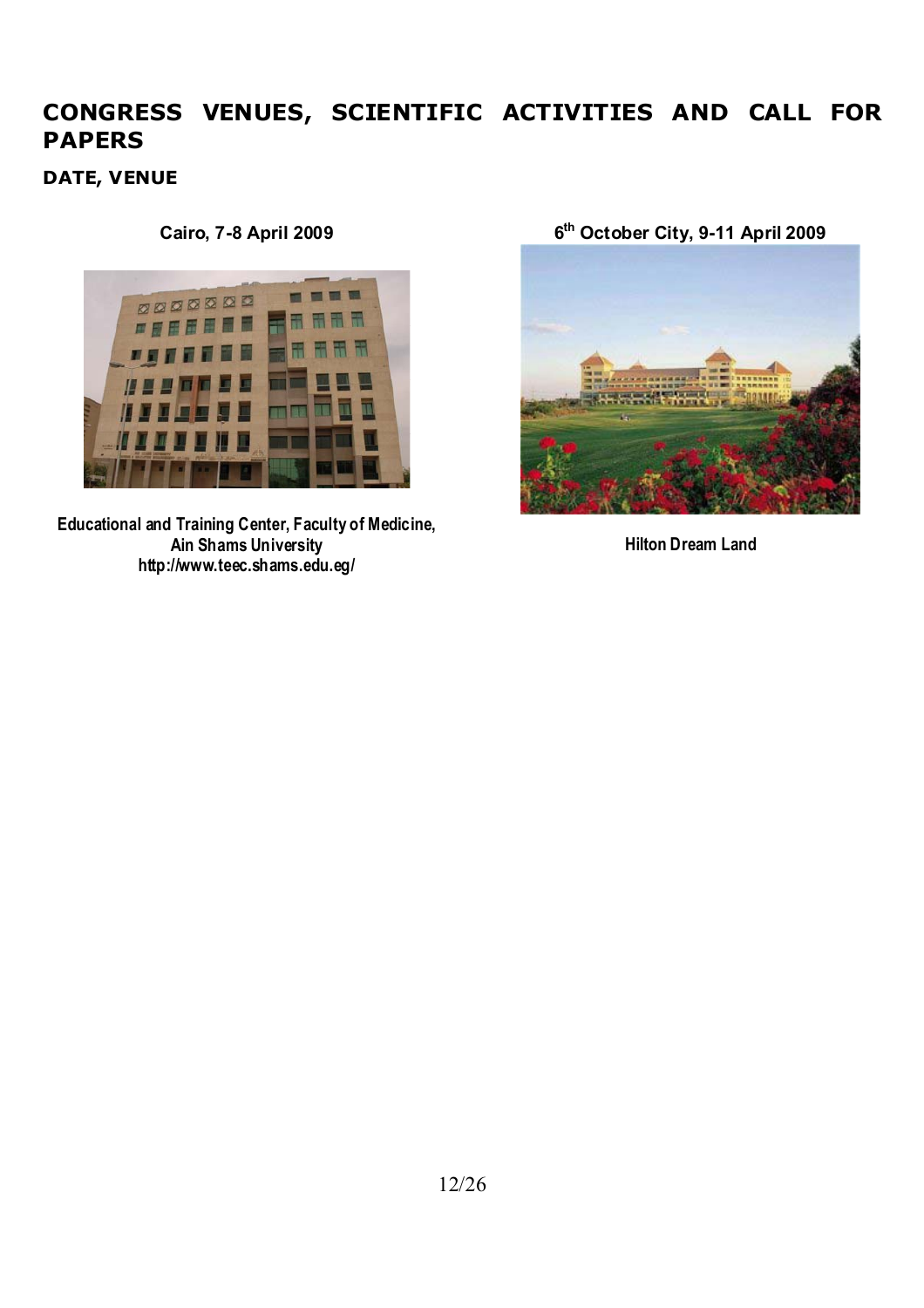### **Topics for Scientific Submission**

- **1.** New strategies in psychiatric practice.
- **2.** Safe practice in psychiatry.
- **3.** Ethics and patients' rights.

New strategies for maintaining wellness in patients with anxiety disorders.

- **4.** Recent approaches to attain and sustain remission in patients with mood disorders.
- **5.** Schizophrenia: addressing patients' needs in the management of schizophrenia.
- **6.** Clinical guide towards a holistic management of patients with addiction.
- **7.** Updated directions in the management of cognitive disorders & old age psychiatric problems.
- **8.** Practical therapy for child psychiatric disorders.
- **9.** Quality of psychiatric services in Egypt.
- **10.** Unmet needs in psychiatric training and education.
- 11. Current issues in psychotherapy & cultural psychiatry.
- **12.** Gene-environment interaction and risk of psychiatric disorders.
- **13.** Correctional mental health issues.
- 14. Smoking cessation & psychiatric illness.
- **15.** Mental health act: A view from different angles.
- **16.** Therapeutic intervention in sexual, sleep and eating disorders.
- **17.** Global approach to the management of psychiatric disorders.
- **18.** Strategies in the management of psychiatric disorders.

### **CALL FOR PAPERS**

The Scientific Committee is pleased to invite you to submit abstracts or scientific proposal before February 15, 2009 to the correspondence address.

Download & fill (abstract form available in our web site: www.asuip.net (Psychiatric Congress)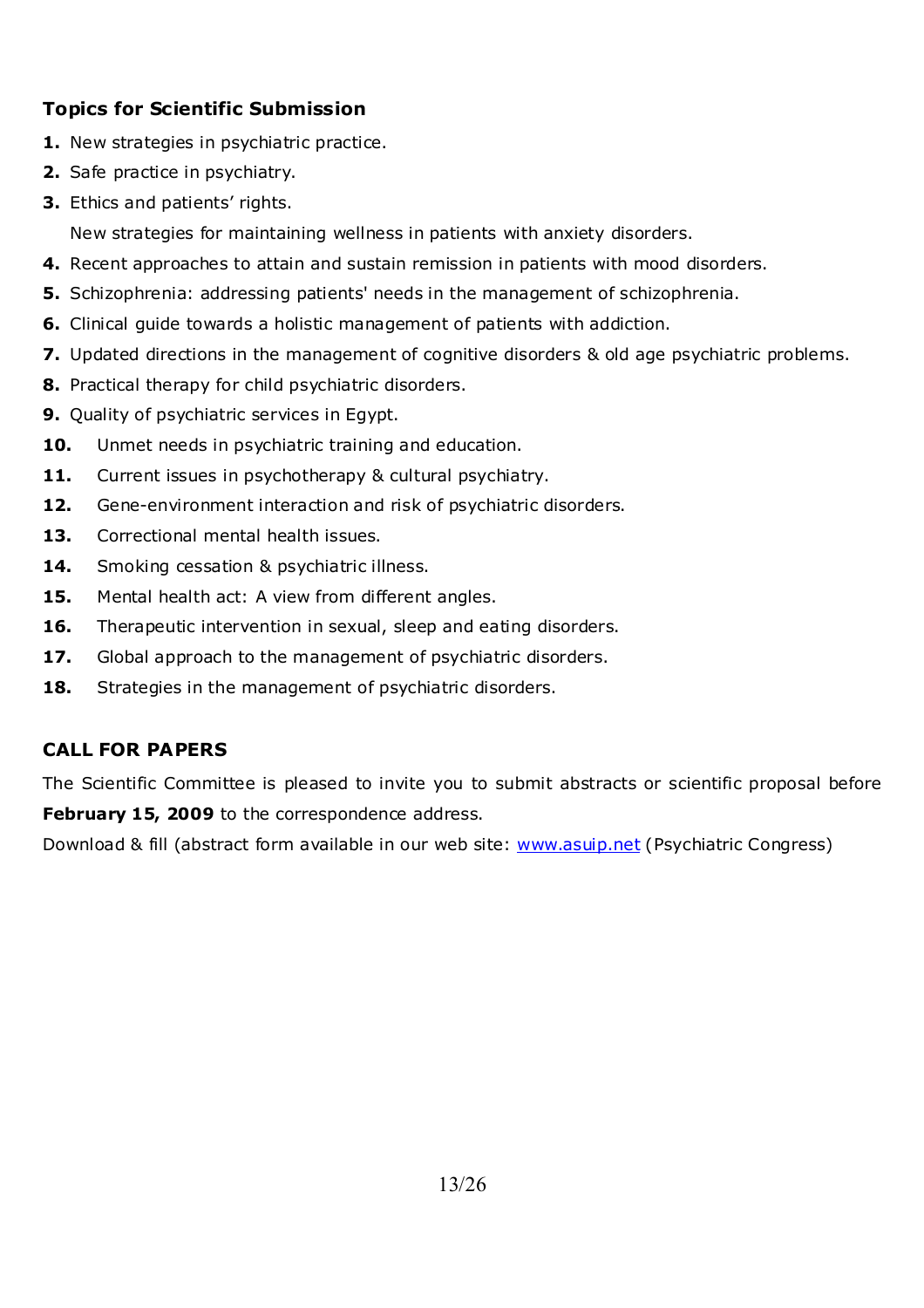### **GUIDELINES FOR PREPARATION OF ABSTRACTS:**

- **1.** The abstract title (in capital letters)
- **2.** The name of the speaker who will present the paper should be underlined.
- **3.** Abstracts should clearly typewrite on the form enclosed. Text should be typed in double spaced format within the frame indicated and should not exceed 200 words.
- **4.** Abstracts are concise description of the specific purpose, content, methodology, results and importance of the proposed presentation. Please include a concluding statement to provide a strong summary of the abstract. Abstracts must include the following information.
	- **i.Objectives**: Questions addressed by the study,
	- **ii. Method:** Design of the study, setting, patients, intervention (if any), and main outcome measures,
	- **iii. Results:** Key findings, and Conclusions,
	- **iv.** Figures, tables and other illustrations should not be included in the abstract.
- **5.** Abstract will not be accepted unless they are submitted according to the rules, instructions and format described.
- **6.** Completed **abstract form** must be sent to *the Congress Secretariat* **before: February 15, 2009**.
- **7.** Authors will be notified in writing whether or not their abstract has been approved by the Scientific Advisory Committee.
- **8.** Once an abstract has been approved, the presenting author must register for the Congress.
- **9.** Instructions for poster presentations will be made available with notices of acceptance.
- **10.** All abstracts accepted for presentation at the congress will be published, in the congress abstract book.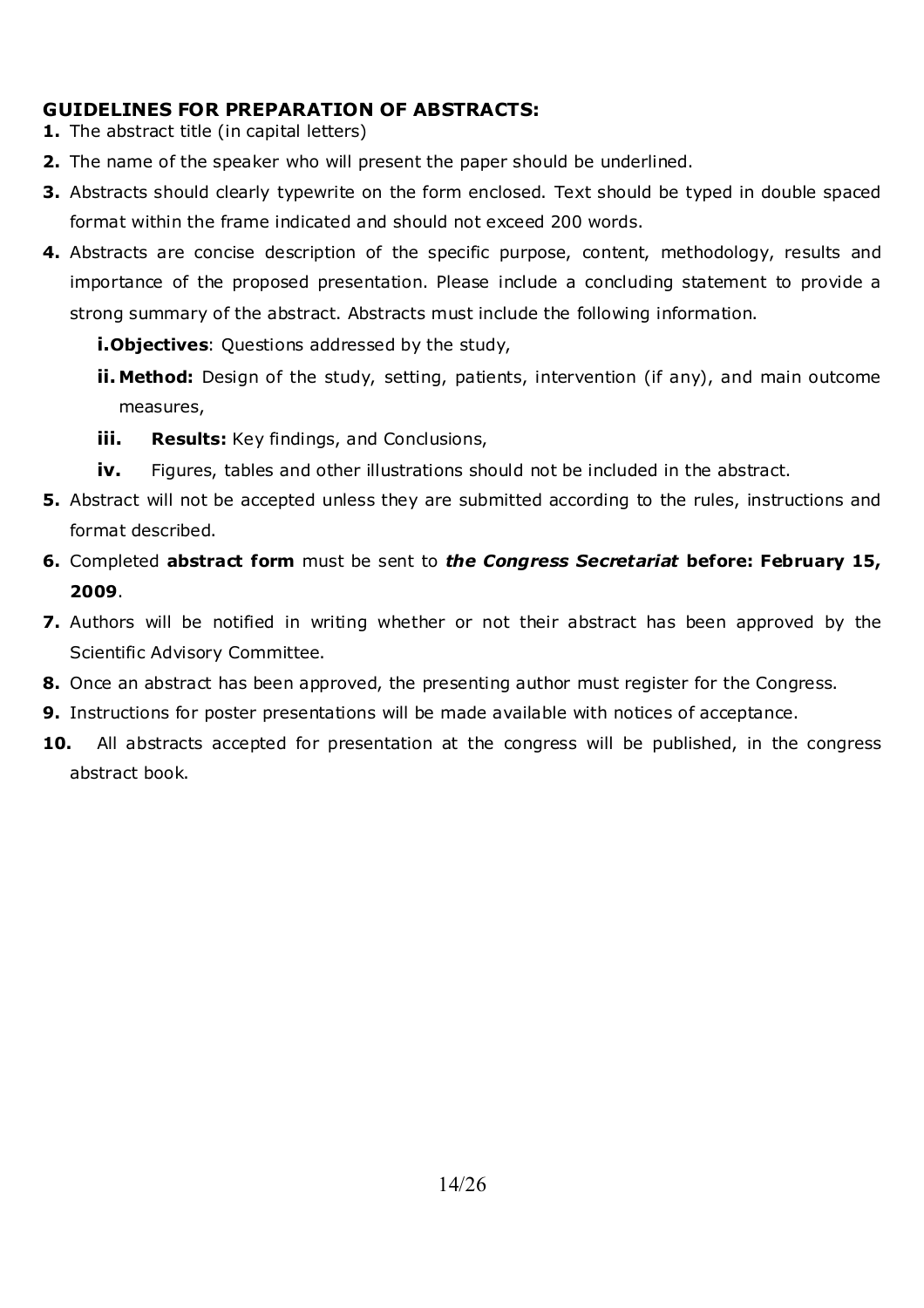### **WELCOME TO Cairo**

### *City of Cairo*

*Founded in the site of babylon near the ruins of ancient Memphis, Cairo has been the largest city in Africa for centuries.* 

*Modern Cairo encompasses many former cities and their monuments: the pharaohs; early Christian monasteries and churches-, and mosques of the Momlouk.* 

*5000 years of culture are concentrated in the world's largest open-air museum at the center of the three continents. Travel through time in a city that is a living index to civilization.* 

*Cairo, was described by Lithgow, 1614:* 

*"This little world, the great Cairo... the most admirable and the greatest city seen upon the earth... the microsmus of the greater world".* 



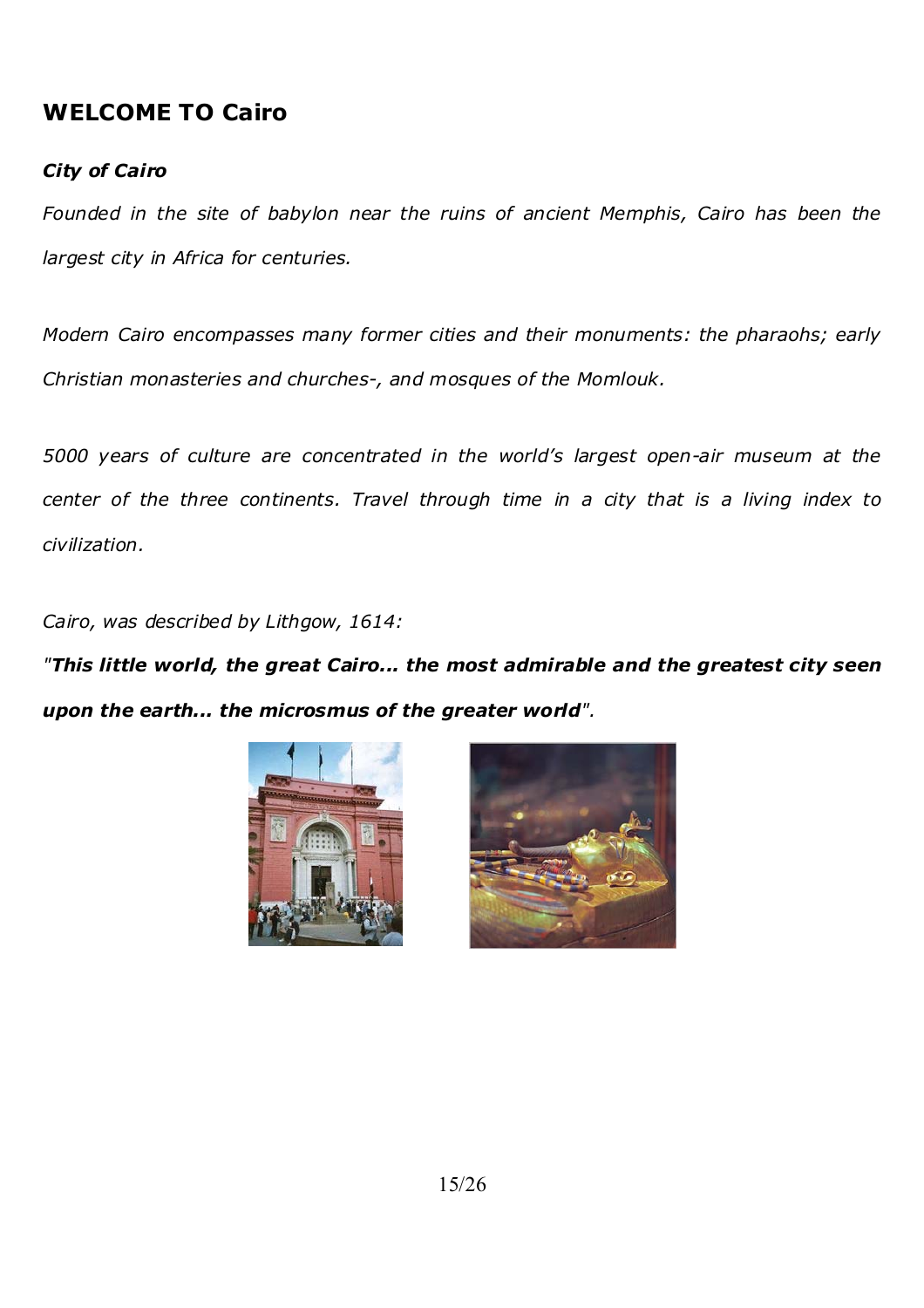### **FELLOWSHIP, AWARDS AND ACCREDITATION**

The conference committee will provide financial support to some young psychiatrists with special scientific merits.

The young psychiatrists should be nominated by their respective member authority (please enclose recommendation letter), and send their application letter with curriculum vitae to the congress committee.

### *Application should be received before 15 February,2009.*

### **AWARDS Adel Sadek Award (Coming Soon)**

#### **CME certificate**

The Faculty of Medicine, Ain Shams University and the Institute of Psychiatry CME council accredited this meeting according to the following schedule format

| Plenary Lecture                                       | One hour/ lecture          |
|-------------------------------------------------------|----------------------------|
| Key lecture                                           | One hour                   |
| Satellite symposium                                   | One and half hour/function |
| Forum, debate, panel discussion symposia, round table | One hour/ function         |
| Workshops, training courses                           | half hour/ function        |
| Maximum accredited hours                              | 16 hours                   |

#### **How to receive your CME certificate?**

**1-** Complete the CME diary form.

**2-** You will receive your personalized CME certificate on return to the completion of the evaluation form.

#### **CME award Booth**

Located at the registration desk.

#### **Publication**

Original articles of papers accepted for presentation during the congress will be published in a supplement of the upon the authorize written request and payment of appropriate fees in "Current Psychiatry" Journal.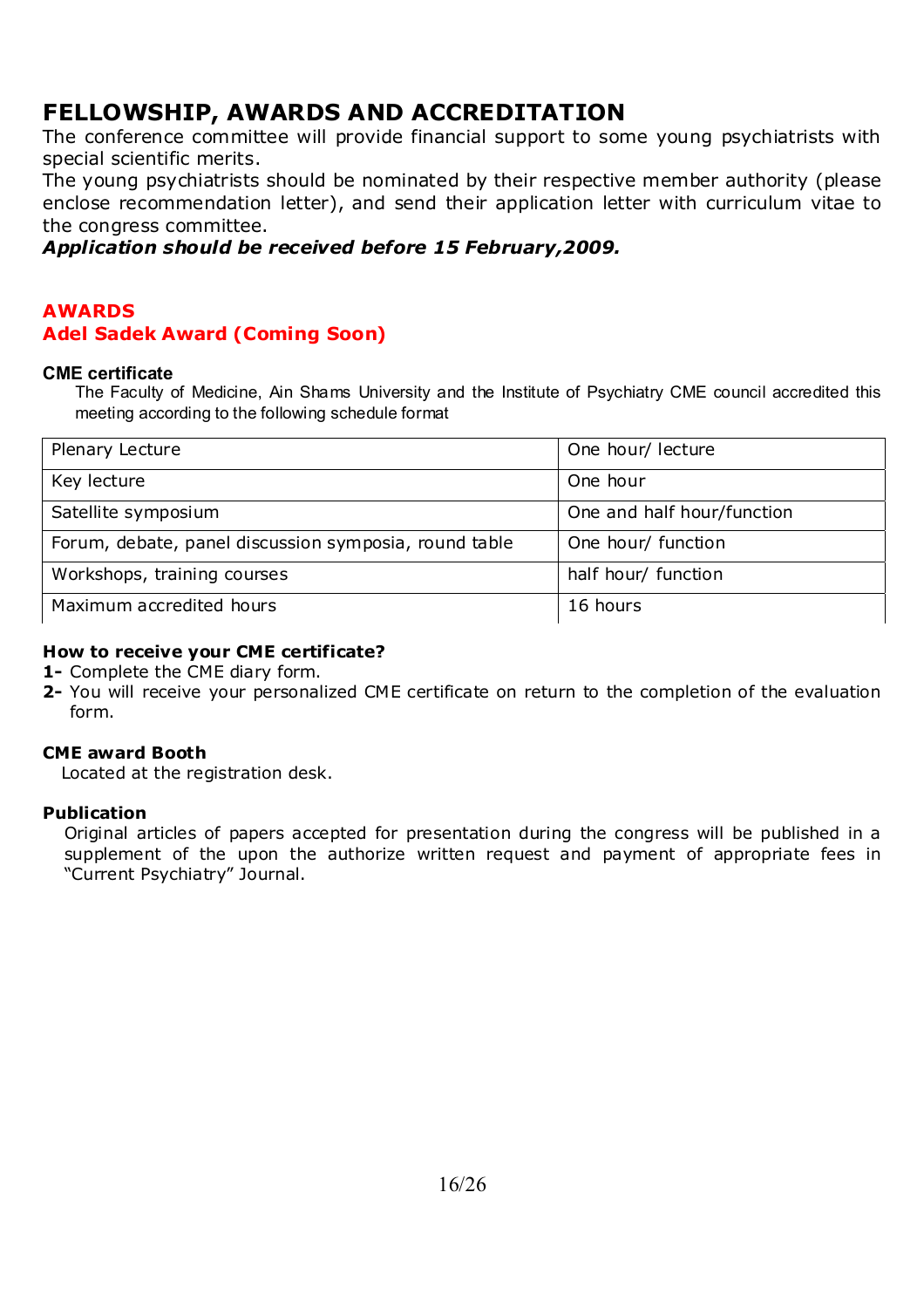### **PRELIMINARY PROGRAM (CAIRO) 7-8 April FOR PRECONGRESS SCIENTIFIC ACTIVITIES**

### **Venue**

- **Institute of Psychiatry, Ain Shams University**
- **Ain Shams Training & Educational Enhancement Center**

|         | 09.30-10.00 am | : Welcome message                 |  |
|---------|----------------|-----------------------------------|--|
|         | 10.00-11.00    | : State of the lecture            |  |
|         | 11.00-2.00     | Panel discussion<br>t.            |  |
|         | 11.00-02.00    | Training courses 1, 2<br>÷.       |  |
| 7 April |                | Workshops 1, 2                    |  |
|         | 02.00-05.00 pm | : Training courses 3, 4           |  |
|         |                | Workshops 3, 4<br>÷.              |  |
|         | 07.00-09.00    | Art exhibition and cultural event |  |

|         | 10.00-11.00 am | State of the art lecture |
|---------|----------------|--------------------------|
|         | 11.00-02.00    | Panel discussion         |
|         | 11.00-02.00    | Training course 5, 6     |
| 8 April |                | Workshops 5, 6           |
|         | 02.00-05.00 pm | Training course 7, 8     |
|         |                | Workshops 7, 8           |
|         | 07.00-09.00 pm | Public session           |

### **How to enroll**

Fill the application form and send together with appropriate payment to the congress correspondence address.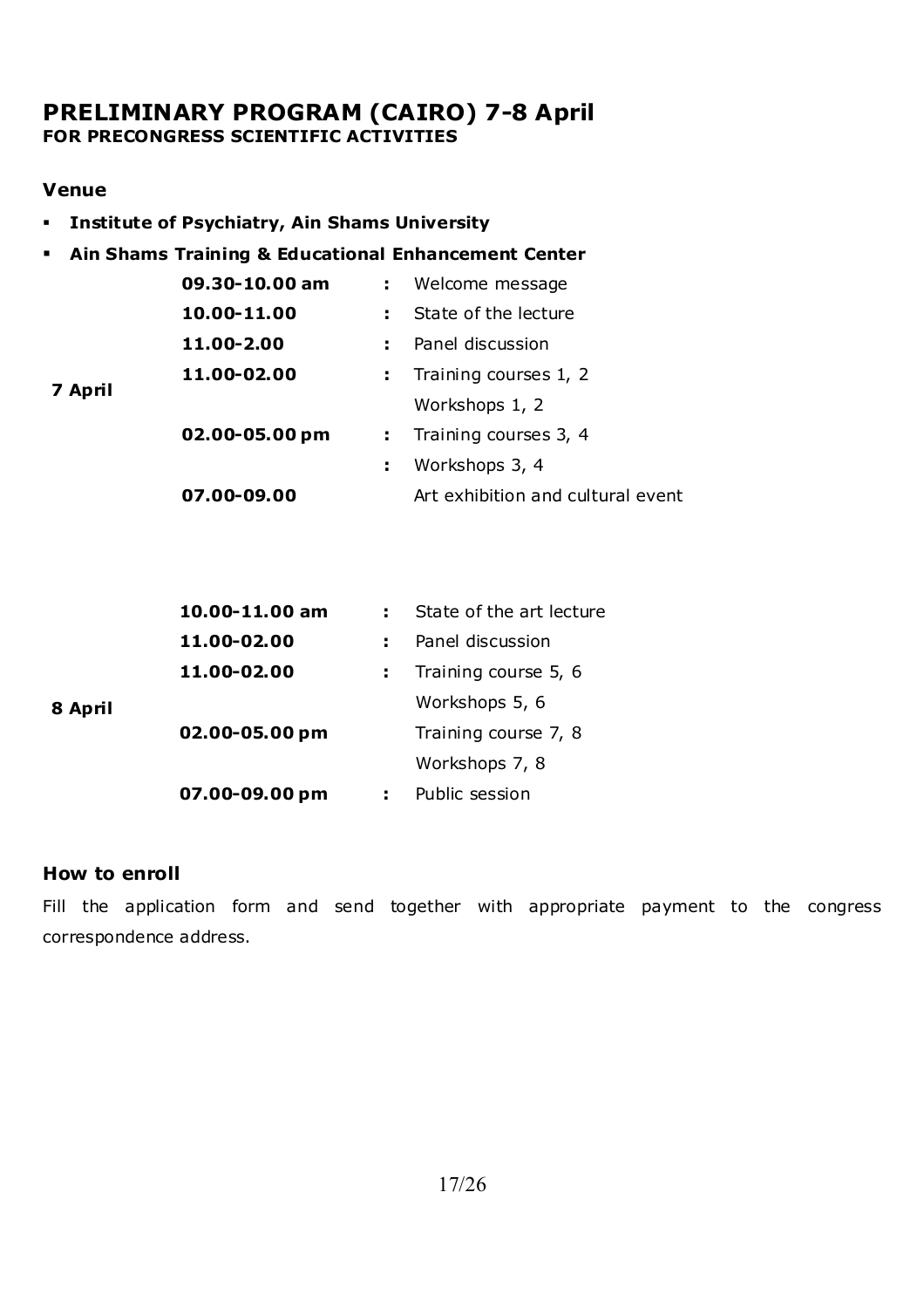# PRELIMINARY PROGRAM AT 6<sup>th</sup> OCTOBER CITY

# **Venue**

### **Hilton Dream land**

|          | 11.00-12.30    | ÷. | Forum $(1)$ - Debate $(1)$ - Meet the expert $(1)$ |
|----------|----------------|----|----------------------------------------------------|
|          | 12.30-02.30    | ÷. | New research $(1, 2, 3)$                           |
|          | 02.30-03.30    | ÷. | Lunch Time                                         |
| 9 April  | 05.00-05.30 pm | ÷. | Opening ceremony                                   |
|          | 05.30-06.15    | ÷. | Lecture $(1)$                                      |
|          | 06.30-08.00    | ÷. | Symposium (1)                                      |
|          | 08.00-09.30    | ÷. | Symposium (2)                                      |
|          | 09.30-11.00    | ÷. | Adjourn, dinner                                    |
|          |                |    |                                                    |
|          | 09.00-10.30 am | ÷. | New research $(4, 5, 6)$                           |
|          | 10.30-12.00    | ÷. | Forum $(2)$ – Debate $(2)$ – Meet the expert $(2)$ |
|          | 12.00-01.30    | t. | Friday prayer                                      |
|          | 01.30-03.00    | ÷. | Symposium (3)                                      |
| 10 April | 03.00-04.00 pm | ÷. | Lunch Time                                         |
|          | 04.00-05.30    | ÷. | Symposium (4)                                      |
|          | 05.30-07.00    | ÷. | Symposium (5)                                      |
|          | 07.00-08.30    | ÷. | Symposium (6)                                      |
|          | 08.30-09.30    | ÷. | Meet the expert $(3)$                              |
|          | 9.30-11.00     | ÷. | Gala dinner                                        |
|          |                |    |                                                    |
| 11 April | 09.00-11.00 am | ÷. | Training courses & workshops                       |
|          | 11.00-11.30    | ÷. | Closing session                                    |
|          | 07.00 pm       | ÷. | You are invited at Opera House (small theatre)     |
|          |                |    | Seminar on (ASPECTS) of violence in the society    |
|          |                |    | In Collaboration in Adel Sadek Friends Society     |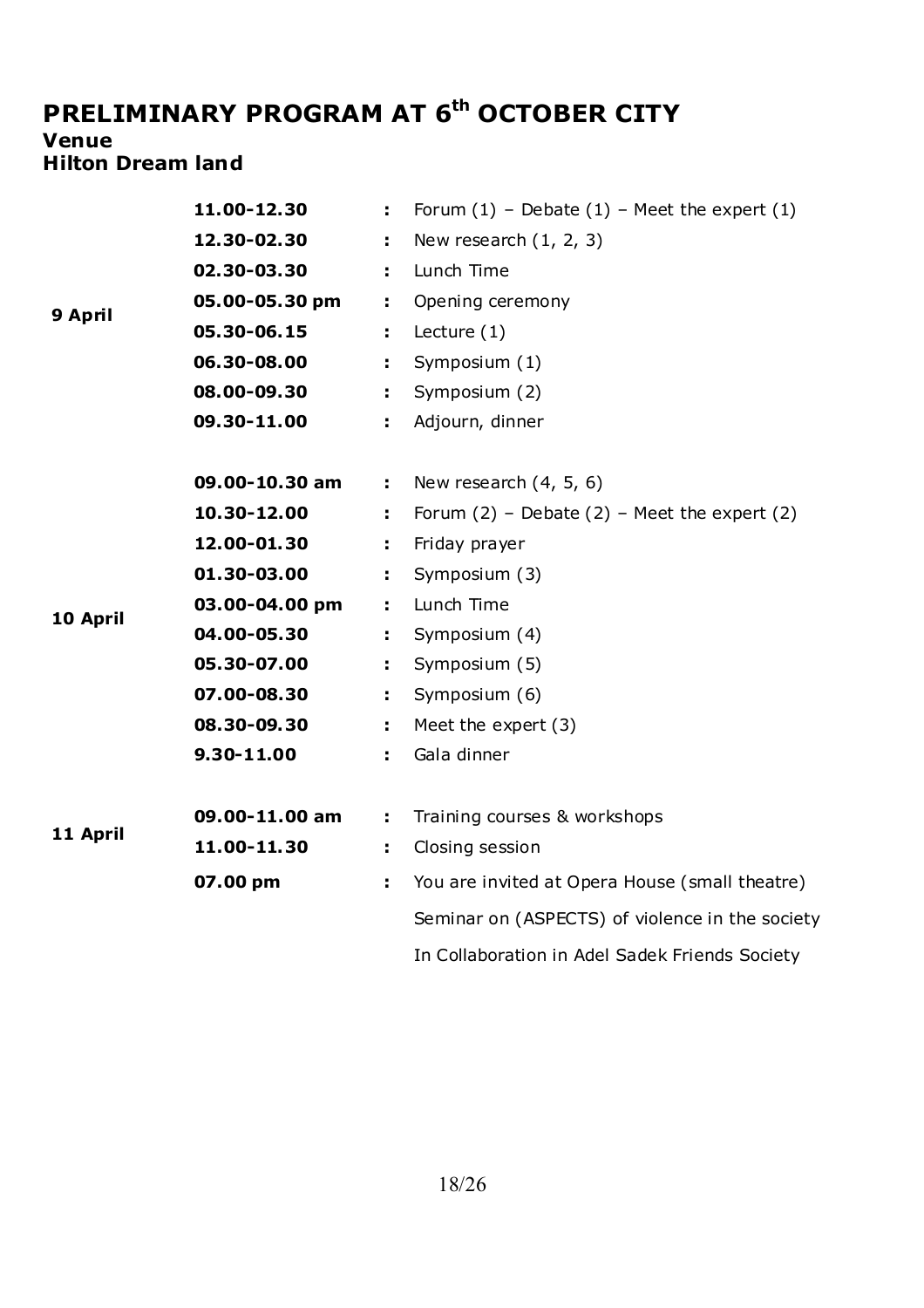## **REGISTRATION / ACCOMMODATION**

### **Package (I) CAIRO & October City**

- **Registration fees includes (congress bag, book, badges,**
- Attendance of the congress scientific activities and workshops at the Institute of Psychiatry and Educational & Training Centre, Faculty of Medicine, Ain Shams University, Cairo on 7-8 April)
- Attendance of all scientific activities at October City 9-11 April 2009.
- Access to technical exhibition.
- Accommodation for 2 nights (half board basis).
- Welcome reception, cultural program and gala event.

| Hotel  | <b>Single</b> |              |      | <b>Double</b> |
|--------|---------------|--------------|------|---------------|
|        | LE            | <b>US \$</b> | LE   | <b>US \$</b>  |
| 5 Star | 3800          | 750          | 5200 | 950           |
| 4 Star | 2700          | 580          | 4000 | 720           |

*Due to the peak tourism season at the time of the congress early reservation is strongly recommended.*

*(If you require a accommodation in Cairo please contact the official congress agent)* 

#### **Package (II) Cairo Only**

- Attendance of the congress workshops, educational courses, other scientific and cultural activities on 7-8 April 2009 at Institute of Psychiatry and Educational & Training Centre, Faculty of Medicine, Ain Shams University.
- Access to technical exhibition.
- Congress bag and documents.
- Fees not include accommodation (If you require a accommodation please contact the official congress agent)

|                           | --  | $\sim$<br>UJ |
|---------------------------|-----|--------------|
| Participant               | 400 |              |
| Young psychiatrists       | 280 | 50           |
| <b>Students, trainees</b> | 100 | 20           |

### **PAYMENT**

The completed Registration/Accommodation form package (FORM R) should be send with the appropriate fees to the Official Congress Agent a copy of this form should be send also to the Congress Secretariat Appropriate fees should be paid in cash, cheque or bank transfer

| <b>METHOD OF PAYMENT</b>      |                                      | Cash |        | Cheque             |  |
|-------------------------------|--------------------------------------|------|--------|--------------------|--|
|                               | I enclosed a cheque for a total of   |      |        |                    |  |
| By bank cheque No             |                                      |      | ٠<br>٠ |                    |  |
| Payable to                    |                                      |      |        | <b>SERVO EGYPT</b> |  |
| Date                          |                                      |      | ٠<br>٠ |                    |  |
| <b>Signature</b>              |                                      |      | ٠<br>٠ |                    |  |
| <b>Bank Transfer</b>          |                                      |      |        |                    |  |
| National Societe General Bank |                                      |      |        |                    |  |
|                               | Sheraton Heliopolis residence branch |      |        |                    |  |
|                               | Code 75 Heliopolis - Cairo - Egypt   |      |        |                    |  |
| Swift Code                    | <b>NSGBEGCXXXX</b>                   |      |        |                    |  |
| Bank Acc. #                   | 150060081013                         |      |        |                    |  |
| Account Name                  | <b>SERVO TRAVEL</b>                  |      |        |                    |  |
|                               |                                      |      |        |                    |  |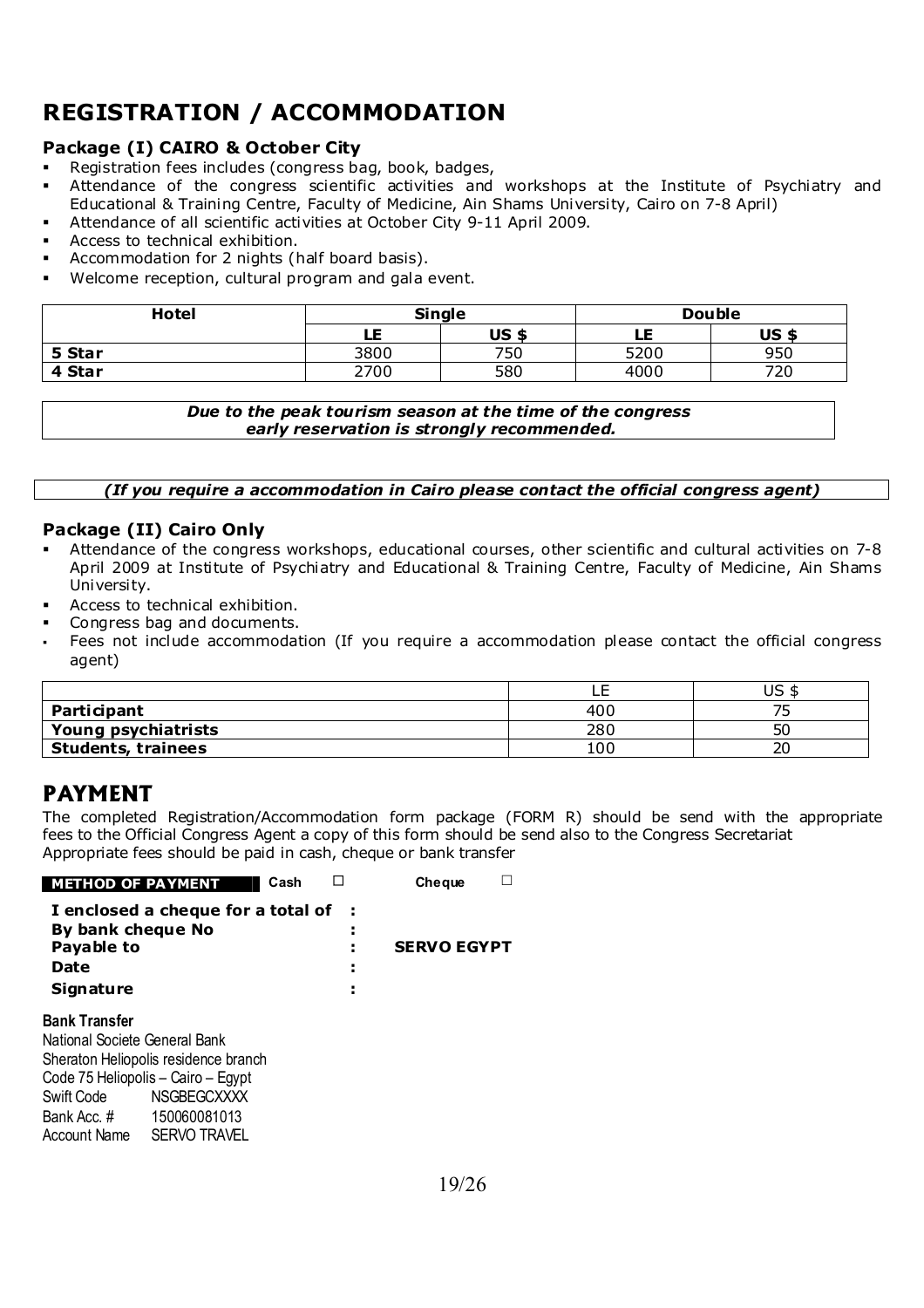### **PAYMENT**

Appropriate fees should be paid in cash or cheque made payable to the

### **The Official Congress Agent**

# **Servo Egypt**

Tel: (202) 22678336 - Fax: (202) 22678338 P.O. Box. 5570 Heliopolis west, Cairo, Egypt Email: servo@servoegypt.com

**PLEASE FILL** the Registration / Accommodation form and send before 15 February 2009

- A copy to the Congress Correspondence E-mail Address profkhafaf@yahoo.com ghanemmohamed2002@yahoo.com
- Another copy to the official congress agent E-mail

### **CONFIRMATION / CANCELLATION**

- After receipt of payment, you will receive a confirmation
- Written notification is required for all cancellations
- No refund is possible after 15, Feb., 2009.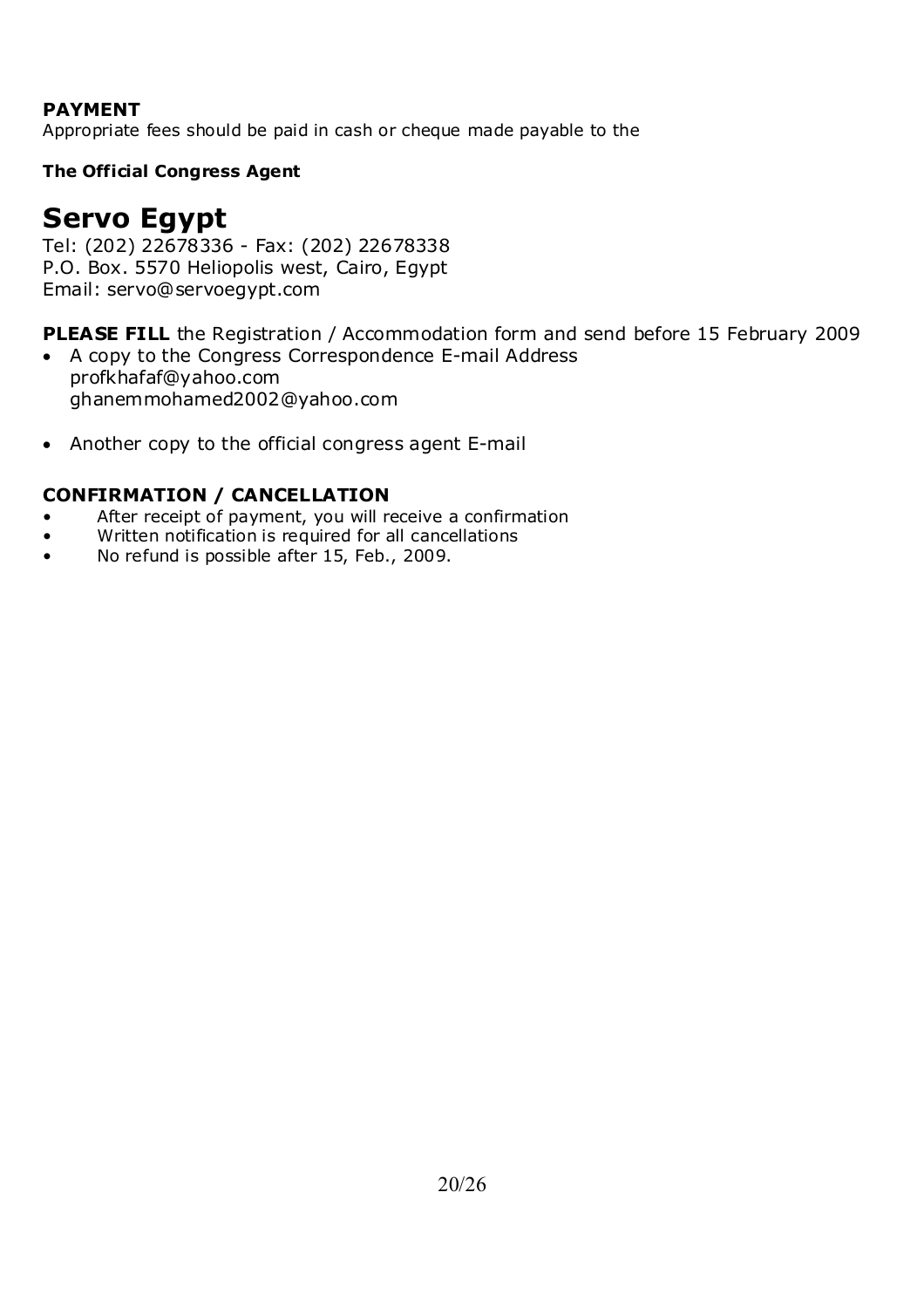### **INDUSTRY SUPPORTED ACTIVITIES**

### **A) Exhibition**

A major technical exhibition will be held in conjoint with the congress. Pharmaceutical, medical supplies and equipment companies are invited to exhibit their products during the congress.

The exhibition will be integral part of the Congress, affording delegates an opportunity to learn about new products and services relevant to the field of psychiatry.

Coffee breaks will be served adjacent to the exhibition area, delegates will have additional opportunities to explore the exhibits and expand their learning.

Companies interested in exhibiting at the congress are kindly requested to fill the application form.

*You are free to choose either site of the exhibition as follows:* 

| City                                       | <b>Site</b>                                                                                     | Date             | Price                                                                                                        |
|--------------------------------------------|-------------------------------------------------------------------------------------------------|------------------|--------------------------------------------------------------------------------------------------------------|
| Cairo                                      | Institute of Psychiatry,<br>Educational & Training<br>Center, Ain Shams<br>University Hospitals | 7-8 April 2009   | 1000 LE (per square meter for 2 days)<br>according to the location (A, B and C)                              |
| $\overline{6}^{\text{th}}$ October<br>city | Hilton Dreamland                                                                                | $9 - 11$<br>2009 | April   From 1500 TO 3000 LE (per square meter  <br>for 2 days) according to the location (A, B<br>and $C$ ) |

If you want to apply you are requested to contact the congress agents to choose your preferred location at the exhibition map.

#### **B) Congress book and CD**

| $\Box$ Publication of the program at a glance | 5000 LE |
|-----------------------------------------------|---------|
| l □ Abstract Book CD                          | 5000 LE |

| C) Congress materials                                    |    |          |
|----------------------------------------------------------|----|----------|
| $\Box$ 500 congress bags                                 |    | 15000 LE |
| $\Box$ Insert advertisement in the bag                   |    | 2000 LE  |
| □ Congress notebook, pens for 500 participants           | ÷. | 1000 LE  |
| $\Box$ Congress badges/certificates for 500 participants | т. | 5000 LE  |
| □ Congress certificate envelope                          |    | 5000 LE  |

#### **D) Inviting speakers & participants**

(National & regional or international) (see registration and accommodation package) **E) Supporting satellite symposium for 90 minutes time A 50000 LE, time B 40000 LE time C 30000 LE F) Supporting educational program at Cairo (day 20000 LE) G) Supporting fellowship program for young psychiatrists (20000 LE)** 

**H) Supporting social program (30000 LE)** 

**E) Covering the Gala dinner or welcome reception** 

#### **PAYMENT**

**Fill (E) form (Application for exhibition and other industry supported activities) and send with** 

 $\Box$ 

Appropriate fees to the

**The Official Congress Agent**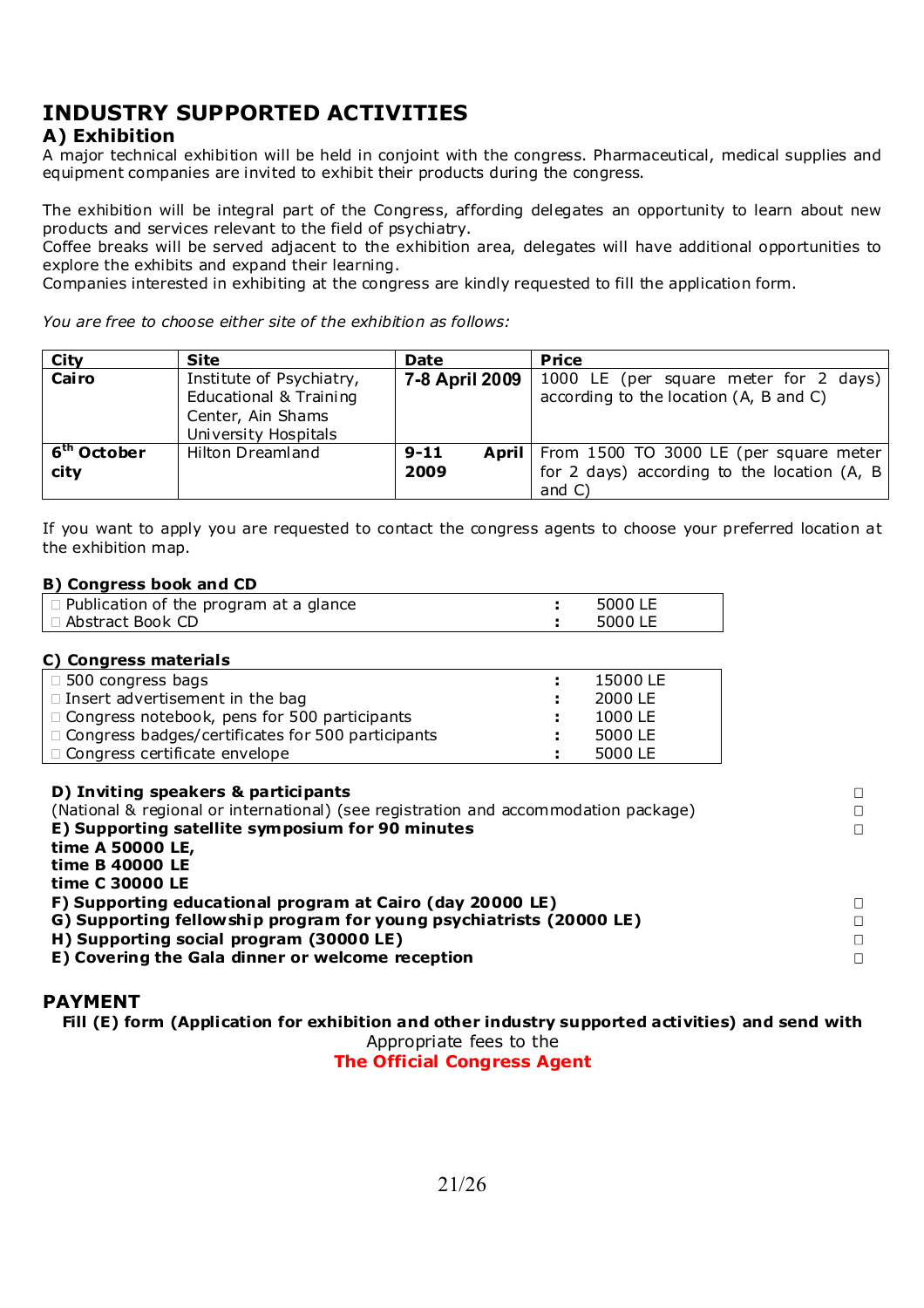## **Cultural Program (coming soon)**

### **SOCIAL PROGRAM**

**Entertainment PROGRAM soon**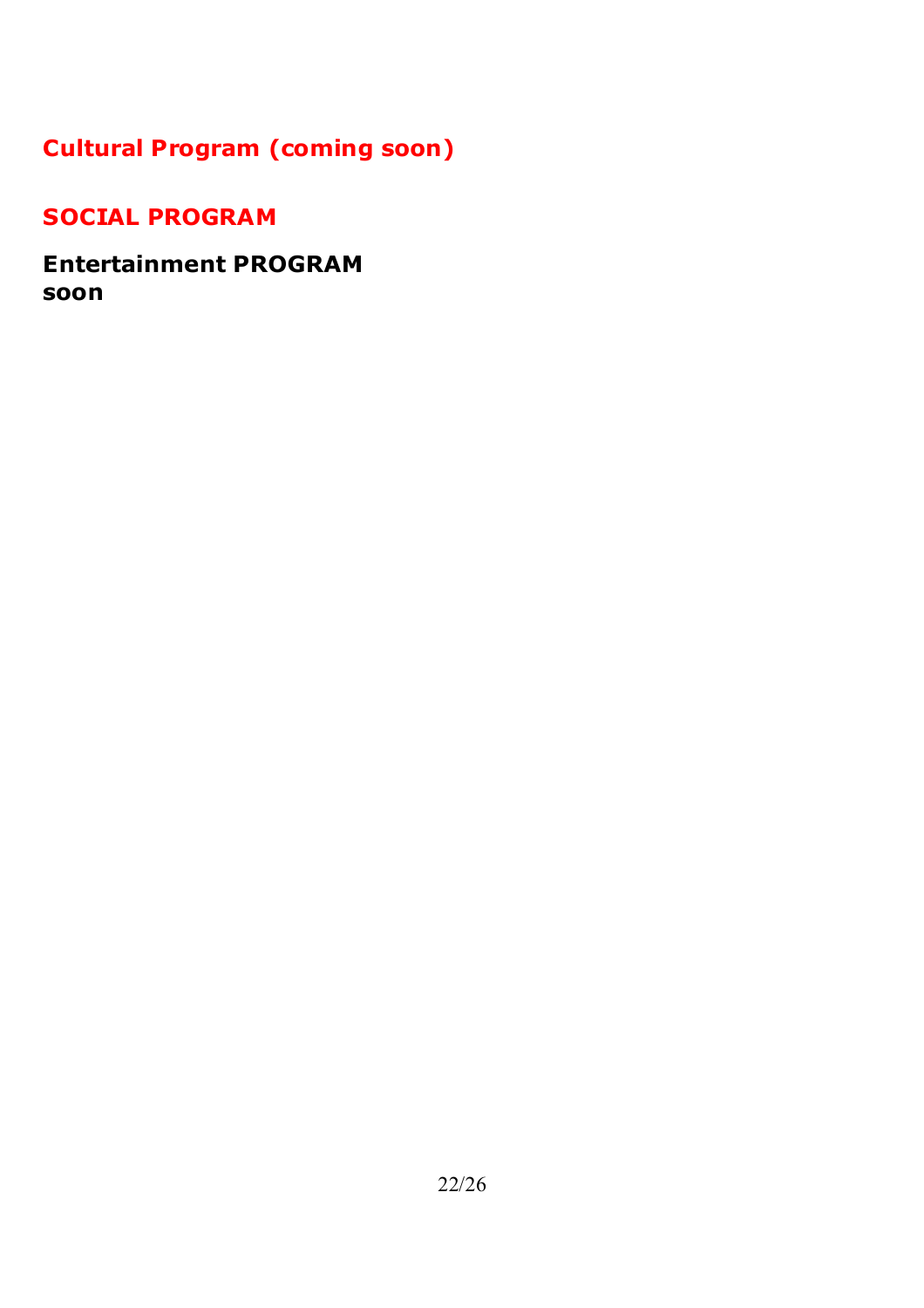### **IMPORTANT DEADLINES**

Abstract form must be sent to the Congress Secretariat before: 15, Feb., 2009.

### **REGISTRATION / ACCOMMODATION**

(R) Registration & accommodation form Should be received before 15 February,2009.

Application for exhibition and other industry (E) should be received before 5, Feb., 2009

### **CONFIRMATION / CANCELLATION**

- After receipt of payment, you will receive a confirmation
- Written notification is required for all cancellations

No refund is possible after 15, Feb., 2009.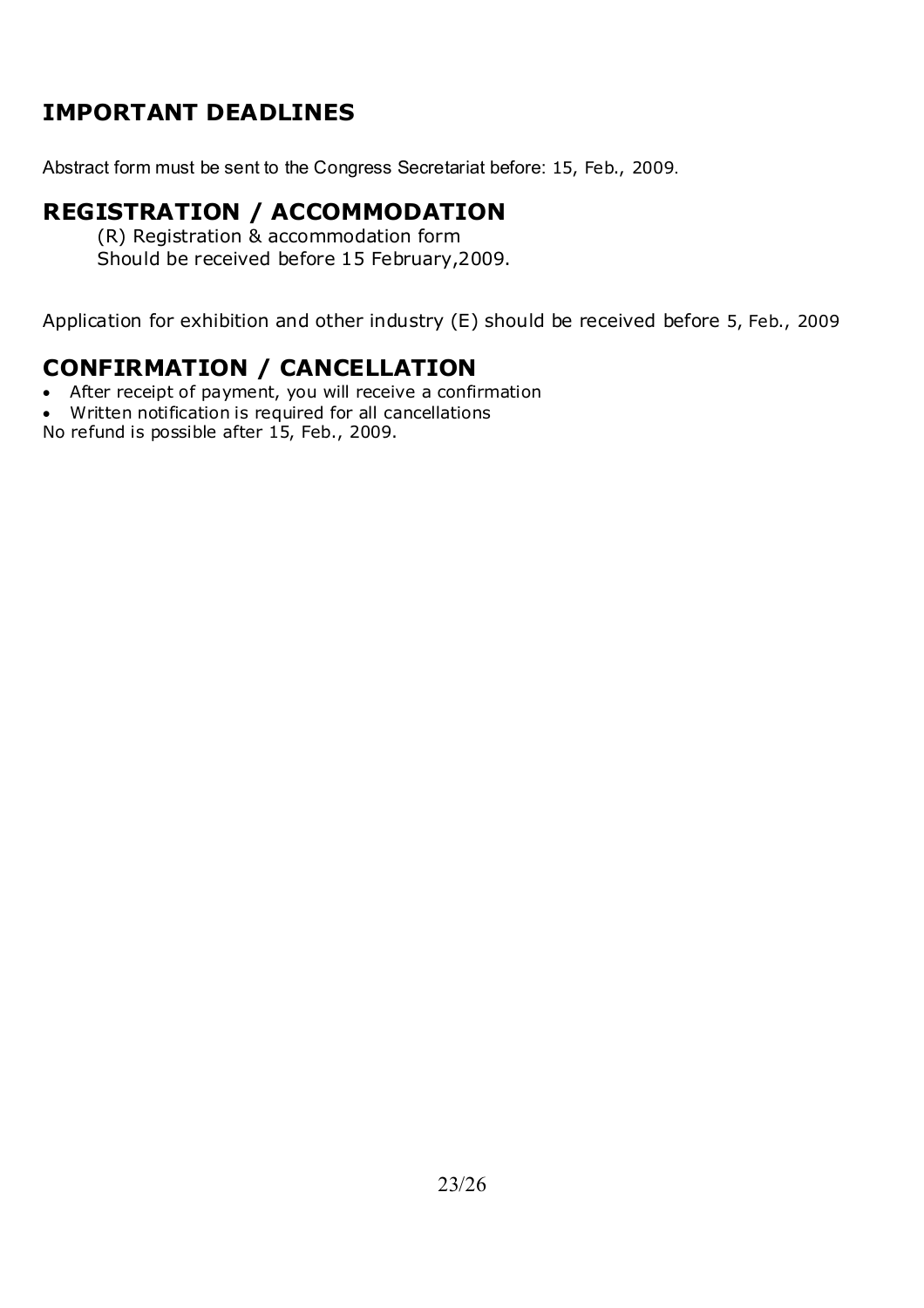**Acknowledgement (soon)**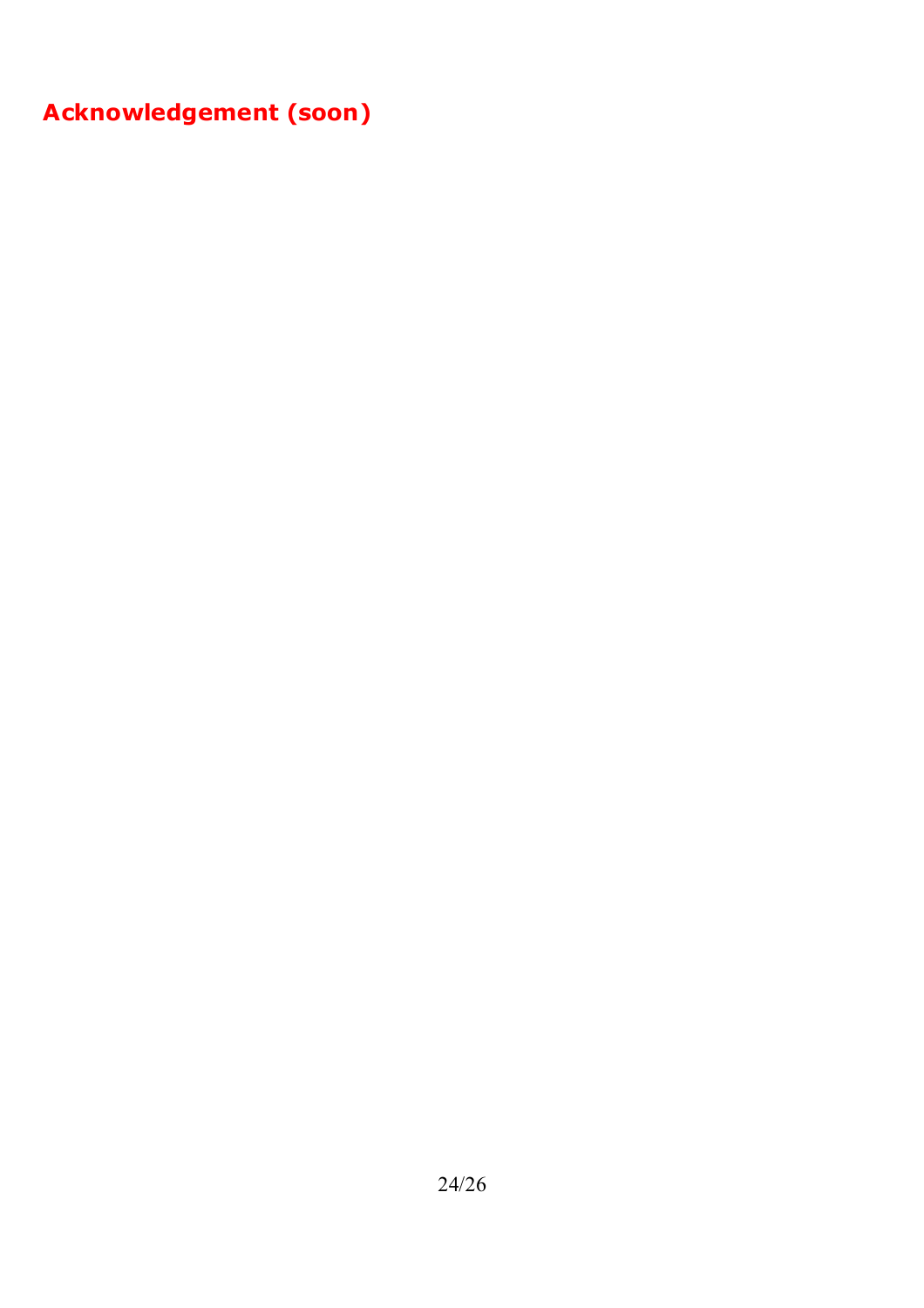### **Contact Us**

### **CORRESPONDENCE ADDRESS**

### *5th Ain Shams International Congress in Psychiatry*

Institute of Psychiatry, Ain Shams University P.O. Box: 22 Dair El Malak – Cairo – 11657 Tel: (202) 26820759 – 26836379 - Fax: (202) 26836379 e-mail : profkhafaf@yahoo.com ghanemmohamed2002@yahoo.com

### **CONGRESS ON LINE**

www.asuip.net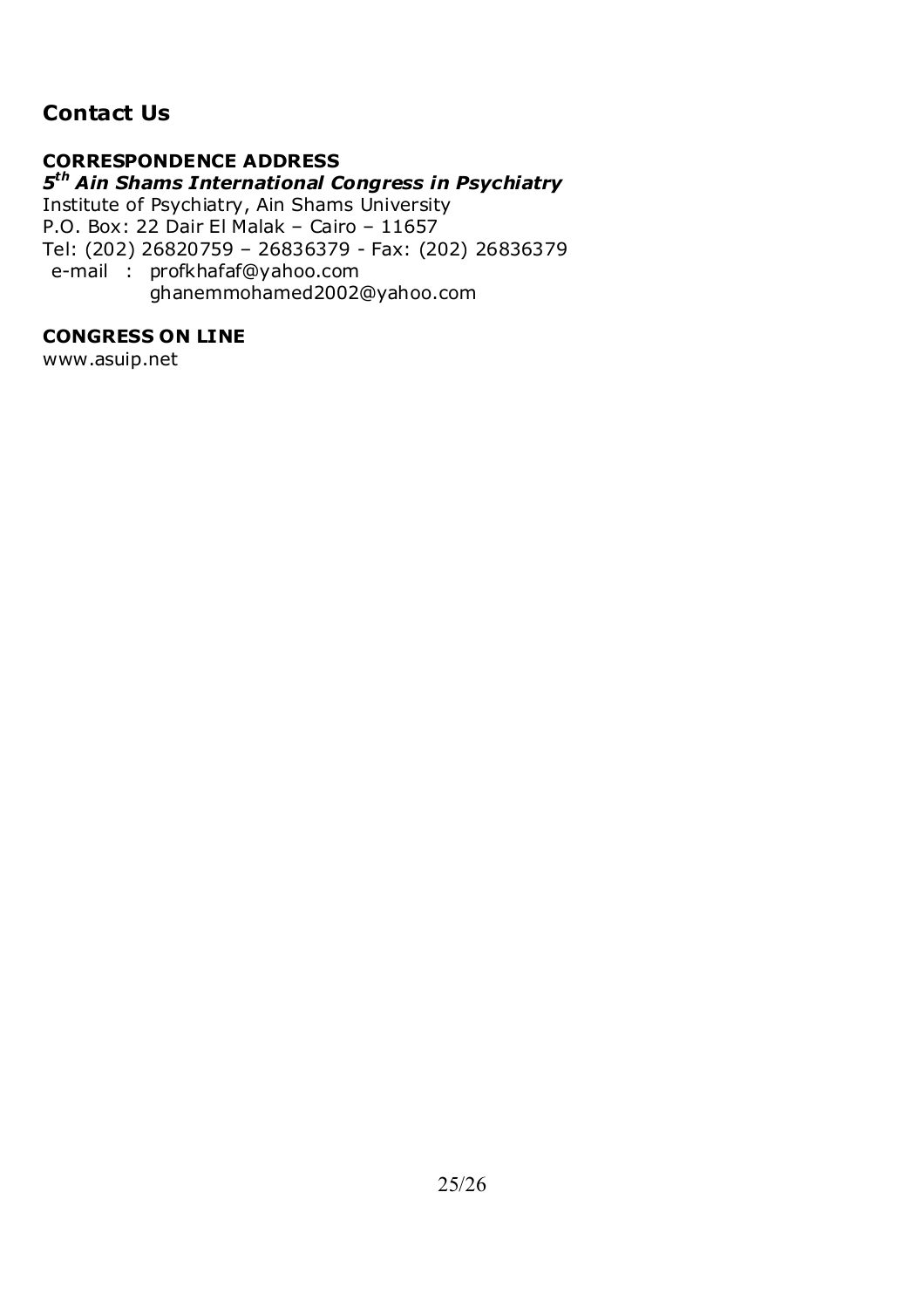### **Forms**

- **(A) Abstract submission**
- **(R) Registration accommodation package form**
- **(T) Application form for Workshops and Training Courses at Cairo**
- **(E) Application for exhibition and other industry supported activities**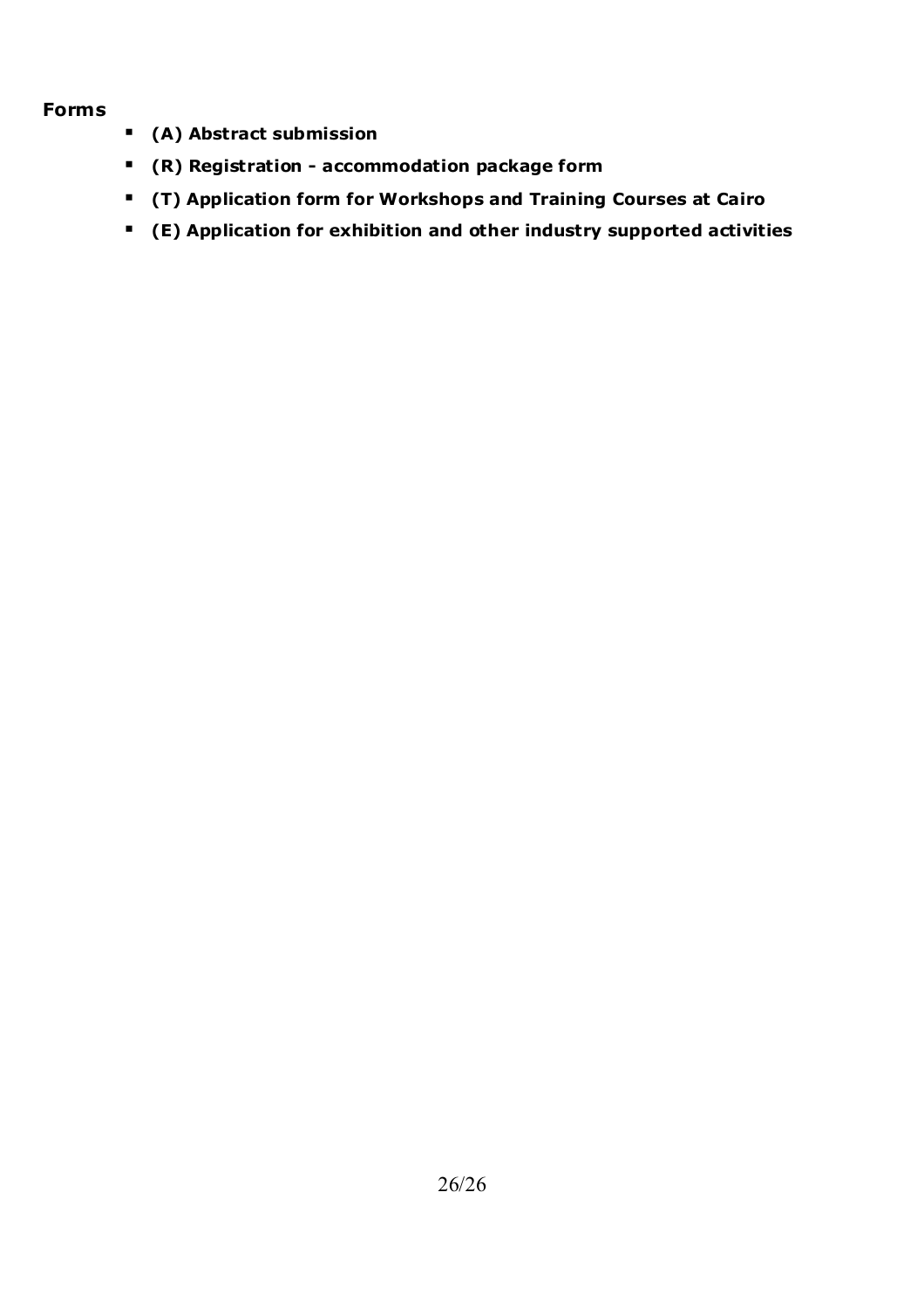### 5<sup>th</sup> Ain Shams International Congress On **PSYCHIATRY**

New Strategies In Psychiatric Practice Cairo, 7-8 and 6<sup>th</sup> October City, 9-11 April, 2009

## **FORM (A) for ABSTRACT SUBMISSION**

| <b>Presenting Author:</b><br><b>Full Name</b> |        |         |        |                        |                 |                                |
|-----------------------------------------------|--------|---------|--------|------------------------|-----------------|--------------------------------|
| <b>Position Held</b>                          |        |         |        |                        |                 |                                |
| <b>Address</b>                                |        |         |        |                        |                 |                                |
| City:<br>-----------------------------        |        | State:  |        | ---------------------- | <b>Country:</b> |                                |
| Tel.:<br>----------------------------         |        | Fax:    |        | --------------------   |                 | Please state your country code |
| Mob.:<br>----------------------               |        | e-mail: |        |                        |                 |                                |
| <b>Presentation preference</b>                | $\Box$ | Oral    | $\Box$ | Poster                 |                 |                                |
| Audiovisual aids needed                       | $\Box$ | Slide   | $\Box$ | Transparencies         | $\Box$          | Data show                      |
| Title:                                        |        |         |        |                        |                 |                                |
| <b>Authors:</b>                               |        |         |        |                        |                 |                                |
| Text:                                         |        |         |        |                        |                 |                                |
|                                               |        |         |        |                        |                 |                                |
|                                               |        |         |        |                        |                 |                                |
|                                               |        |         |        |                        |                 |                                |
|                                               |        |         |        |                        |                 |                                |
|                                               |        |         |        |                        |                 |                                |
|                                               |        |         |        |                        |                 |                                |
|                                               |        |         |        |                        |                 |                                |
|                                               |        |         |        |                        |                 |                                |
|                                               |        |         |        |                        |                 |                                |
|                                               |        |         |        |                        |                 |                                |
|                                               |        |         |        |                        |                 |                                |
|                                               |        |         |        |                        |                 |                                |
|                                               |        |         |        |                        |                 |                                |
|                                               |        |         |        |                        |                 |                                |
|                                               |        |         |        |                        |                 |                                |
|                                               |        |         |        |                        |                 |                                |
|                                               |        |         |        |                        |                 |                                |
|                                               |        |         |        |                        |                 |                                |
|                                               |        |         |        |                        |                 |                                |
|                                               |        |         |        |                        |                 |                                |
|                                               |        |         |        |                        |                 |                                |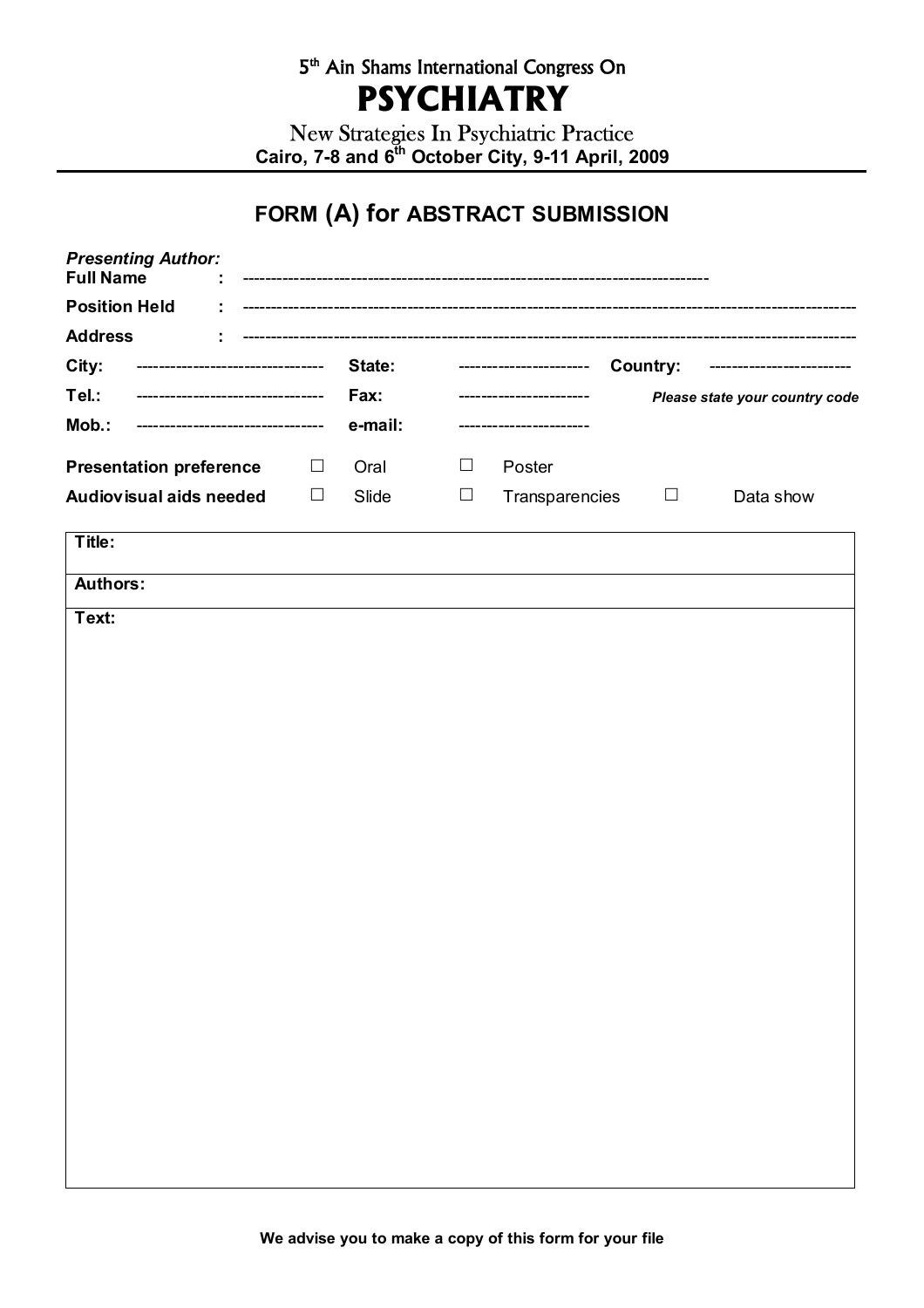### 5th Ain Shams International Congress On **PSYCHIATRY**

New Strategies In Psychiatric Practice Cairo, 7-8 and 6<sup>th</sup> October City, 9-11 April, 2009

### **INSTRUCTION FOR PREPARATION OF ABSTRACTS:**

- **1.** The abstract title (in capital letters)
- **2.** The name of the speaker who will present the paper should be underlined.
- **3.** Abstracts should clearly typewrite on the form enclosed. Text should be typed in double spaced format within the frame indicated and should not exceed 200 words.
- **4.** Abstracts are concise description of the specific purpose, content, methodology, results and importance of the proposed presentation. Please include a concluding statement to provide a strong summary of the abstract. Abstracts must include the following information.
	- **i. Objectives**: Questions addressed by the study,
	- **ii.Method:** Design of the study, setting, patients, intervention (if any), and main outcome measures,
	- **iii. Results:** Key findings, and Conclusions,
	- **iv.** Figures, tables and other illustrations should not be included in the abstract.
- **5.** Abstract will not be accepted unless they are submitted according to the rules, instructions and format described.
- **6.** Completed **abstract form** must be sent to *the Congress Secretariat* **before: February 10, 2009**.
- **7.** Authors will be notified in writing whether or not their abstract has been approved by the Scientific Advisory Committee.
- **8.** Once an abstract has been approved, the presenting author must register for the Congress.
- **9.** Instructions for poster presentations will be made available with notices of acceptance.
- **10.** All abstracts accepted for presentation at the congress will be published, in the congress abstract book.

| $\ddot{\cdot}$ |                                               |
|----------------|-----------------------------------------------|
|                |                                               |
|                | عنوان البحث :<br>اسماء الباحثون :<br>الموضوع: |
|                |                                               |
|                |                                               |
|                |                                               |
|                |                                               |
|                |                                               |
|                |                                               |
|                |                                               |
|                |                                               |
|                |                                               |
|                |                                               |
|                |                                               |
|                |                                               |
|                |                                               |
|                |                                               |
|                |                                               |

#### **CORRESPONDENCE**

*5th International Congress in Psychiatry*  **P.O. Box:** 22 Dair El Malak – Cairo – 11657 **Tel:** (202) 26820759 – 26836379 **Fax:** (202) 26836379 **e-mail :** ghanemmohamed2002@yahoo.com profkhafaf@yahoo.com

#### **CONGRESS ON LINE**

www.asuip.net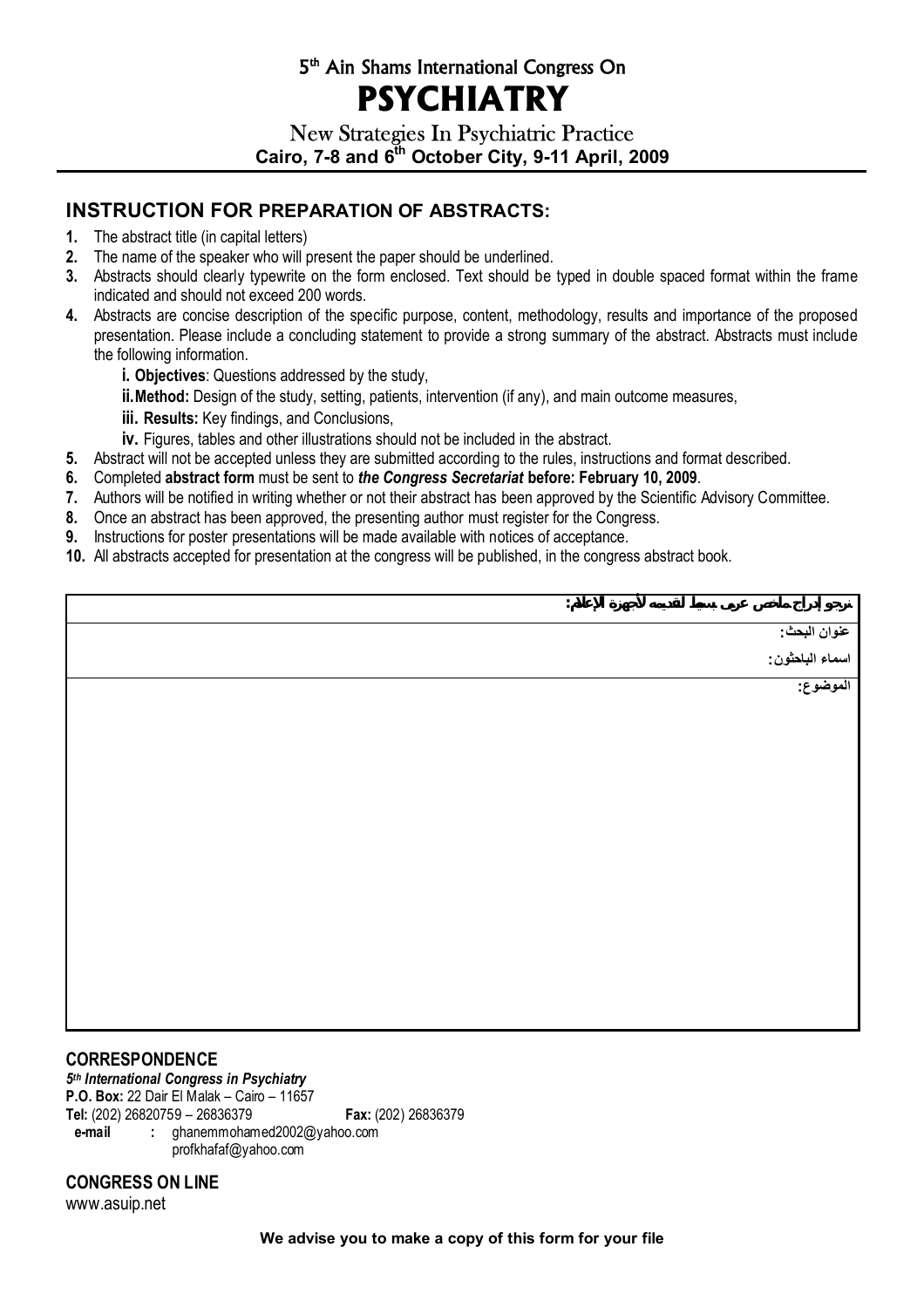### 5th Ain Shams International Congress On **PSYCHIATRY**

New Strategies In Psychiatric Practice Cairo, 7-8 and 6<sup>th</sup> October City, 9-11 April, 2009

### **FORM (R) for REGISTRATION / ACCOMMODATION**

| PERSONAL DETAILS        |        |                     |                           |                         |                 |
|-------------------------|--------|---------------------|---------------------------|-------------------------|-----------------|
| <b>Full Name:</b>       |        |                     |                           |                         |                 |
| Organisation:           |        |                     |                           |                         |                 |
| Address:                |        |                     |                           |                         |                 |
| Country:                |        |                     | Email:                    |                         |                 |
| Telephone:              |        |                     | Fax:                      |                         |                 |
| Accompanying person (s) |        | <b>Yes</b>          | $\overline{\Box}$         | No                      | $\Box$          |
| Full name/s             |        |                     |                           |                         |                 |
|                         |        |                     |                           |                         |                 |
|                         |        |                     |                           |                         |                 |
|                         |        |                     |                           |                         |                 |
|                         |        |                     |                           |                         |                 |
| <b>PAYMENT</b>          |        |                     |                           |                         |                 |
| Package (I)             |        |                     |                           |                         |                 |
| <b>Hotel</b>            |        | Room                |                           | Currency                |                 |
| 5 star                  | 4 star | <b>Single</b>       | <b>Double</b>             | LE                      | US <sub>s</sub> |
| $\Box$                  | $\Box$ | П                   | $\Box$                    | П                       | П               |
|                         |        |                     |                           | Total amount to be paid |                 |
|                         |        |                     |                           |                         |                 |
|                         |        |                     |                           | Signature & Date        |                 |
|                         |        |                     |                           |                         |                 |
| Package (II)            |        |                     |                           |                         |                 |
| Participant             |        | Young psychiatrists | <b>Students, trainees</b> |                         | <b>Currency</b> |
| ΙI                      |        |                     |                           |                         |                 |
|                         |        |                     |                           | Total amount to be paid |                 |
|                         |        |                     |                           |                         |                 |
|                         |        |                     |                           | Signature & Date        |                 |
|                         |        |                     |                           |                         |                 |

#### **OFFICIAL CONGRESS AGENT**

#### **Servo Egypt**

P.O. Box. 5570 Heliopolis west, Cairo, Egypt Tel: (202) 22678336 - Fax: (202) 22678338 Email: servo@servoegypt.com

**PLEASE FILL the Registration / Accommodation form and send before 5 February 2009** 

**A copy to the Congress Correspondence E-mail Address ghanemmohamed2002@yahoo.com profkhafaf@yahoo.com Another copy to the official congress agent E-mail**

#### **CONFIRMATION / CANCELLATION**

- After receipt of payment, you will receive a confirmation
- Written notification is required for all cancellations
- No refund is possible after 15, Feb., 2009.

( **The completed registration & accommodation forms should be sent** ' **to the Congress Secretary before 5 Feb.**  *We advise you to make a copy of this form for your file*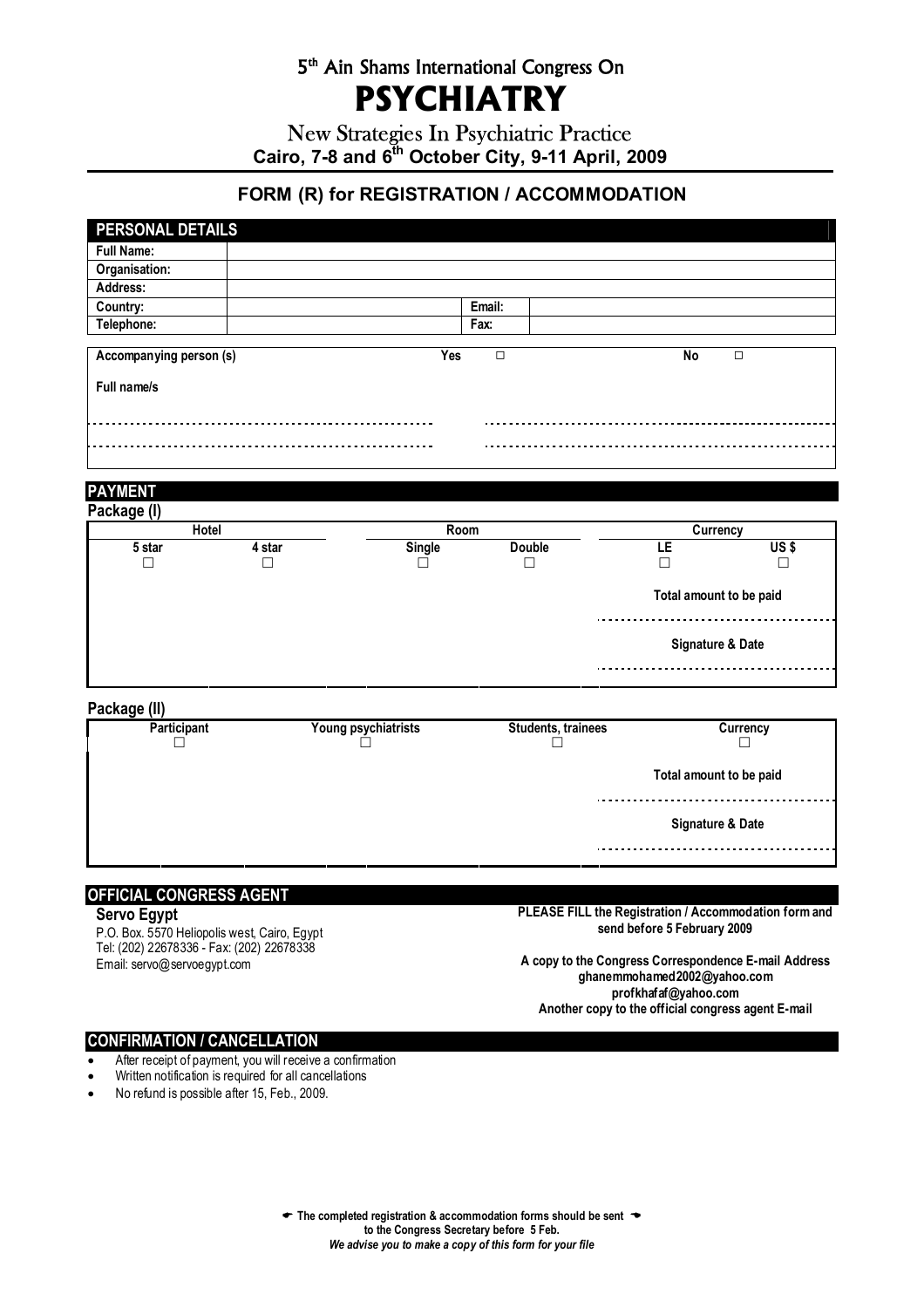### 5th Ain Shams International Congress On **PSYCHIATRY**

### New Strategies In Psychiatric Practice Cairo, 7-8 and 6<sup>th</sup> October City, 9-11 April, 2009

#### **REGISTRATION / ACCOMMODATION**

#### **Package (I) CAIRO & October City**

- Registration fees includes (congress bag, book, badges,
- Attendance of the congress scientific activities and workshops at the Institute of Psychiatry and Educational & Training Centre, Faculty of Medicine, Ain Shams University, Cairo on 7-8 April)
- Attendance of all scientific activities at October City 9-11 April 2009.
- Access to technical exhibition.
- Accommodation for 2 nights (half board basis).
- **Welcome reception, cultural program and gala event.**

| Hotel  | <b>Single</b> |             | <b>Double</b> |      |
|--------|---------------|-------------|---------------|------|
|        | ᄕ             | <b>US\$</b> | ᄕ             | US\$ |
| 5 Star | 3800          | 750         | 5200          | 950  |
| 4 Star | 2700          | 580         | 4000          | 720  |

*Due to the peak tourism season at the time of the congress early reservation is strongly recommended.*

*If you require a accommodation in Cairo please contact the official congress agent* 

#### **Package (II) Cairo Only**

- Attendance of the congress workshops, educational courses, other scientific and cultural activities on 7-8 April 2009 at Institute of Psychiatry and Educational & Training Centre, Faculty of Medicine, Ain Shams University.
- **Access to technical exhibition.**
- Congress bag and documents.
- Fees not include accommodation (If you require a accommodation please contact the official congress agent)

|                           | --  | US        |
|---------------------------|-----|-----------|
| Participant               | 400 | --<br>ں ، |
| Young psychiatrists       | 280 | ას        |
| <b>Students, trainees</b> | 100 | n,<br>۷L  |

### **PAYMENT**

The completed Registration/Accommodation form package (FORM R) should be send with the appropriate fees to the Official Congress Agent a copy of this form should be send also to the Congress Secretariat Appropriate fees should be paid in cash, cheque or bank transfer

| <b>METHOD OF PAYMENT</b>           |                                      | Cash | $\Box$             | <b>Cheque</b> |  |
|------------------------------------|--------------------------------------|------|--------------------|---------------|--|
| I enclosed a cheque for a total of | ٠                                    |      |                    |               |  |
| By bank cheque No                  | ٠<br>٠                               |      |                    |               |  |
| Payable to                         | ٠                                    |      | <b>SERVO EGYPT</b> |               |  |
| Date                               | ٠<br>٠                               |      |                    |               |  |
| <b>Signature</b>                   | ٠<br>۰                               |      |                    |               |  |
| <b>Bank Transfer</b>               |                                      |      |                    |               |  |
| National Societe General Bank      |                                      |      |                    |               |  |
|                                    | Sheraton Heliopolis residence branch |      |                    |               |  |
|                                    | Code 75 Heliopolis - Cairo - Egypt   |      |                    |               |  |
| Swift Code                         | <b>NSGBEGCXXXX</b>                   |      |                    |               |  |
| Bank Acc. #                        | 150060081013                         |      |                    |               |  |
| Account Name                       | <b>SERVO TRAVEL</b>                  |      |                    |               |  |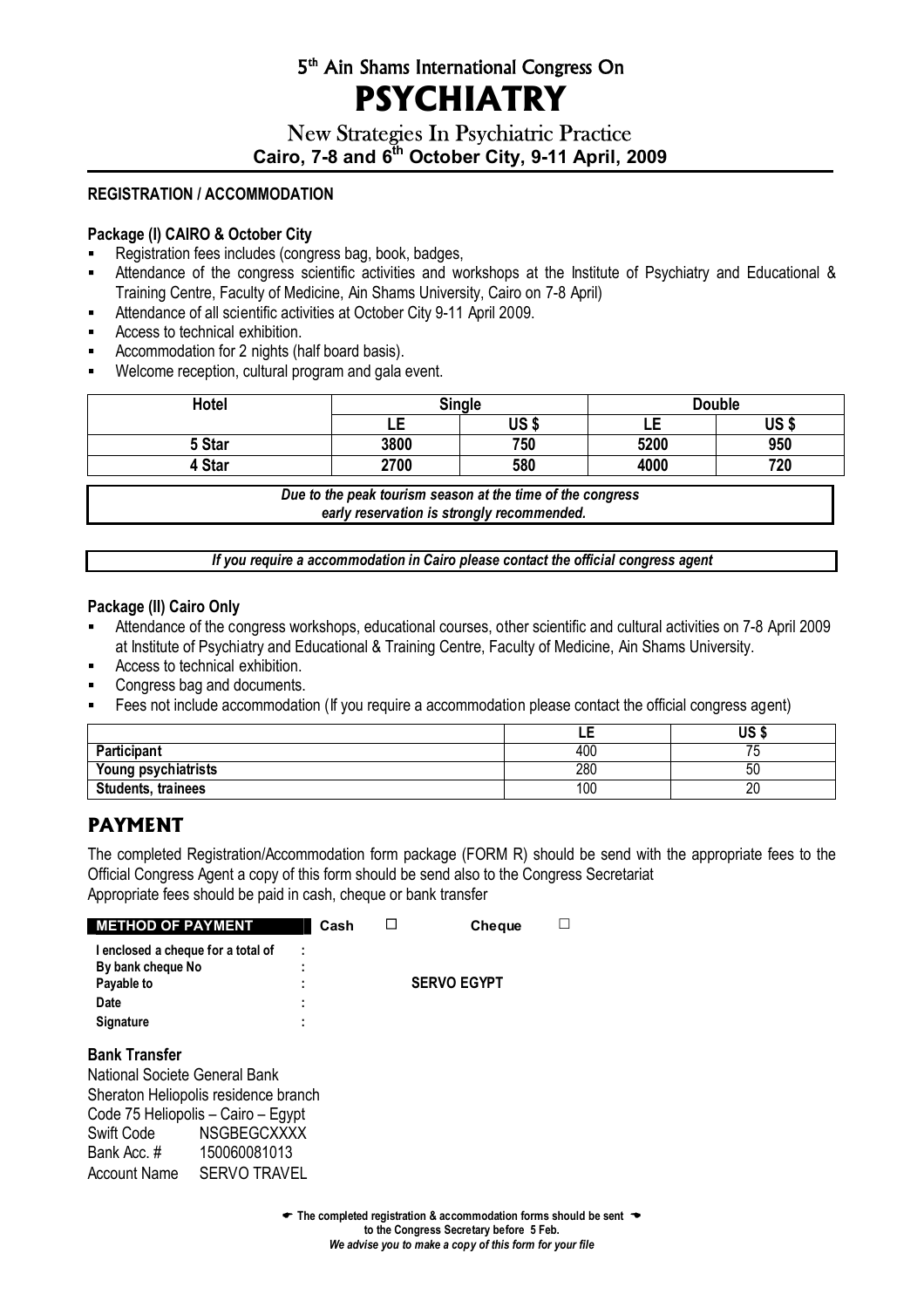New Strategies In Psychiatric Practice **Cairo, 7-8 AND 6th October City, 9-11 April, 2009**

### **Form (E) Application for Exhibition and other Industry Supported Activities**

**Name of the company:** ………………………………………………………………………………..

#### **Method of participation**

#### **A) Exhibition**

| City                         | <b>Site</b>                          | Date            | Price                                          |
|------------------------------|--------------------------------------|-----------------|------------------------------------------------|
| Cairo                        | Institute of Psychiatry, Educational | 7-8 April 2009  | 1000 LE (per square meter for 2<br>davs)       |
|                              | & Training Center, Ain Shams         |                 | according to the location (A, B and C)         |
|                              | University Hospitals                 |                 |                                                |
| 6 <sup>th</sup> October city | <b>Hilton Dreamland</b>              | 9-11 April 2009 | From 1500 TO 3000 LE (per square meter for     |
|                              |                                      |                 | 2 days) according to the location (A, B and C) |

#### *If you want to apply you are requested to contact the congress agents [MISR 2000] to choose your preferred location at the exhibition map.*

| B) Congress book and CD                                                                                                                                                                                                                  |          |                  |
|------------------------------------------------------------------------------------------------------------------------------------------------------------------------------------------------------------------------------------------|----------|------------------|
| $\Box$ Publication of the program at a glance                                                                                                                                                                                            | 5000 LE  |                  |
| □ Abstract Book CD                                                                                                                                                                                                                       | 5000 LE  |                  |
| C) Congress materials                                                                                                                                                                                                                    |          |                  |
| $\square$ 500 congress bags                                                                                                                                                                                                              | 15000 LE |                  |
| $\Box$ Insert advertisement in the bag                                                                                                                                                                                                   | 2000 LE  |                  |
| $\Box$ Congress notebook, pens for 500 participants                                                                                                                                                                                      | 1000 LE  |                  |
| $\Box$ Congress badges/certificates for 500 participants                                                                                                                                                                                 | 5000 LE  |                  |
| $\Box$ Congress certificate envelope                                                                                                                                                                                                     | 5000 LE  |                  |
| D) Inviting speakers & participants<br>(National & regional or international) (see registration and accommodation package)<br>E) Supporting satellite symposium for 90 minutes<br>time A 50000 LE.<br>time B 40000 LE<br>time C 30000 LE |          | $\Box$<br>П<br>П |
| F) Supporting educational program at Cairo (day 20000 LE)<br>G) Supporting fellowship program for young psychiatrists (20000 LE)                                                                                                         |          | $\Box$<br>П      |
| H) Supporting social program (30000 LE)                                                                                                                                                                                                  |          | □                |
| E) Covering the Gala dinner or welcome reception                                                                                                                                                                                         |          | П                |
| <b>PAYMENT</b><br>Fill (E) form (Application for exhibition and other industry supported activities) and send with                                                                                                                       |          |                  |

**Appropriate fees to the The Official Congress Agent** 

**Congress Authority Company Authority** 

**Signature** 

**Date** 

**Stamp**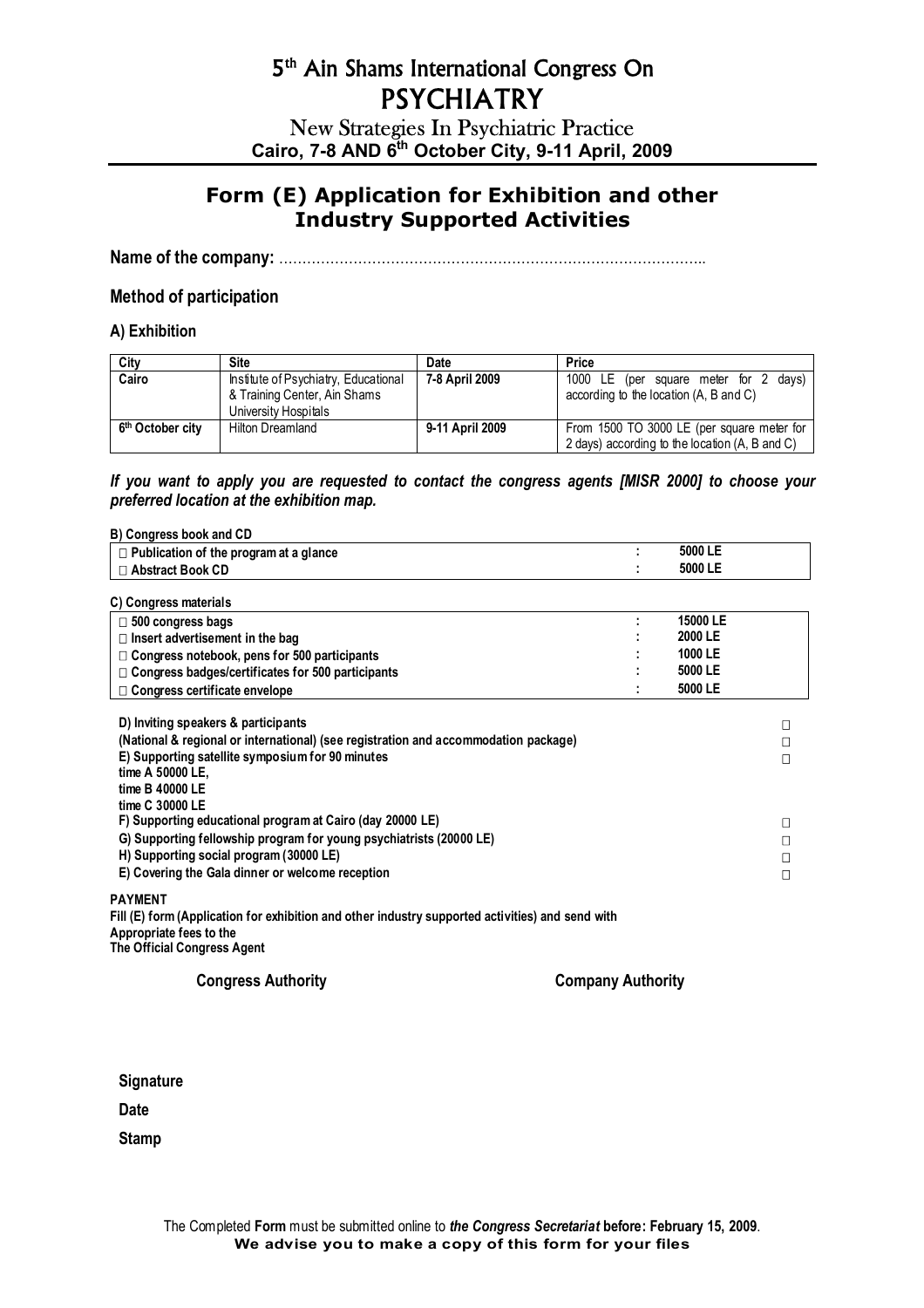### 5th Ain Shams International Congress On

PSYCHIATRY

New Strategies In Psychiatric Practice **Cairo, 7-8 AND 6th October City, 9-11 April, 2009**  $\alpha$ 

#### **Under The Patronage of**

**His Excellency PROF. HANI HELAL**  The Minister of High Education and Scientific Research

**His Excellency PROF. AHMED ZAKI BADER**  President of Ain Shams University

**Honorary Presidents PROF. AHMED NASSAR**  Dean Faculty of Medicine, Ain Shams University

**PROF. AHMED OKASHA**  President, Egyptian Psychiatric Association

**PROF. MOSTAFA KAMEL ISMAIL**  Professor of Psychiatry, Ain Shams University

**Congress President PROF. MOHAMED GHANEM**  Director of the Institute of Psychiatry Ain Shams University

**Chair Congress Committees PROF. AFAF HAMED KHALIL**  Professor of Psychiatry, Ain Shams University



**Organized By INSTITUTE OF PSYCHIATRY**  Ain Shams University, Faculty of Medicine Abassia – Cairo, Egypt WHO Collaborating Center For Mental Health Research & Training

#### **COSPONSORED BY**





### Dear **/**

**O**n behalf of the congress committee, we would like to cordially invite you to participate in the 5<sup>th</sup> Ain Shams International Congress with the main theme

#### "New strategies in psychiatric Practice*"*

The congress will take place in Cairo from 7-8 April 2009 in the Educational and Training Centre, Faculty of Medicine, Ain Shams University. And 6<sup>th</sup> October Hilton Dreamland, 9-11 April 2009

*In this respect we would like to keep you acquainted with the following:* 

- 1. We expect an approximate of 1000 participants.
- 2. The congress will provide exhibition areas for pharmaceutical medical supplies and equipment companies.
- 3. Your expected participation could involve:
	- **a)** Sharing in the exhibition area with a stand.
	- **b)** Publishing congress book or insert advertisement.
	- **c)** Covering the expenses of the congress materials e.g. (bags, badges, certificate, notebooks, pens, …etc)
	- **d)** Inviting speakers, chairpersons, others, participants and guests.
	- **e)** Supporting satellite symposium or lunch symposium.
	- **f)** Supporting precongress educational program.
	- **g)** Supporting the fellowship program.
	- **h)** Supporting social program (welcome reception and gala event).

*Your contribution and assistance for the enrichment of the congress program and social events will have a great impact on the success of the event.* 

#### *Hoping for your early reply, and please accept my best regards.*

Please fill the participation form and send it to the congress secretary.

#### *Yours*

**Professor of Psychiatry Construction Professor of Psychiatry Director of the Institute of Psychiatry Manuel Ain Shams University Congress President Congress Committees** 

*Prof. Mohamed Ghanem Prof. Afaf Hamed Khalil* 

#### *Payment*

**Appropriate fees should be paid in cash or cheque made payable to**  *The Official Congress Agent SERVO EGYPT Tel (+202) 2267 83 36, Fax (+202) 2267 83 38 e-mail: servo@servoegypt.com www.servoegypt.com* 

**P.O. Box: 22 Dair El Malak – Cairo – 11657 E-mail: ghanemmohamed2002@yahoo.com profkhafaf@yahoo.com Congress on line www.asuip.net**